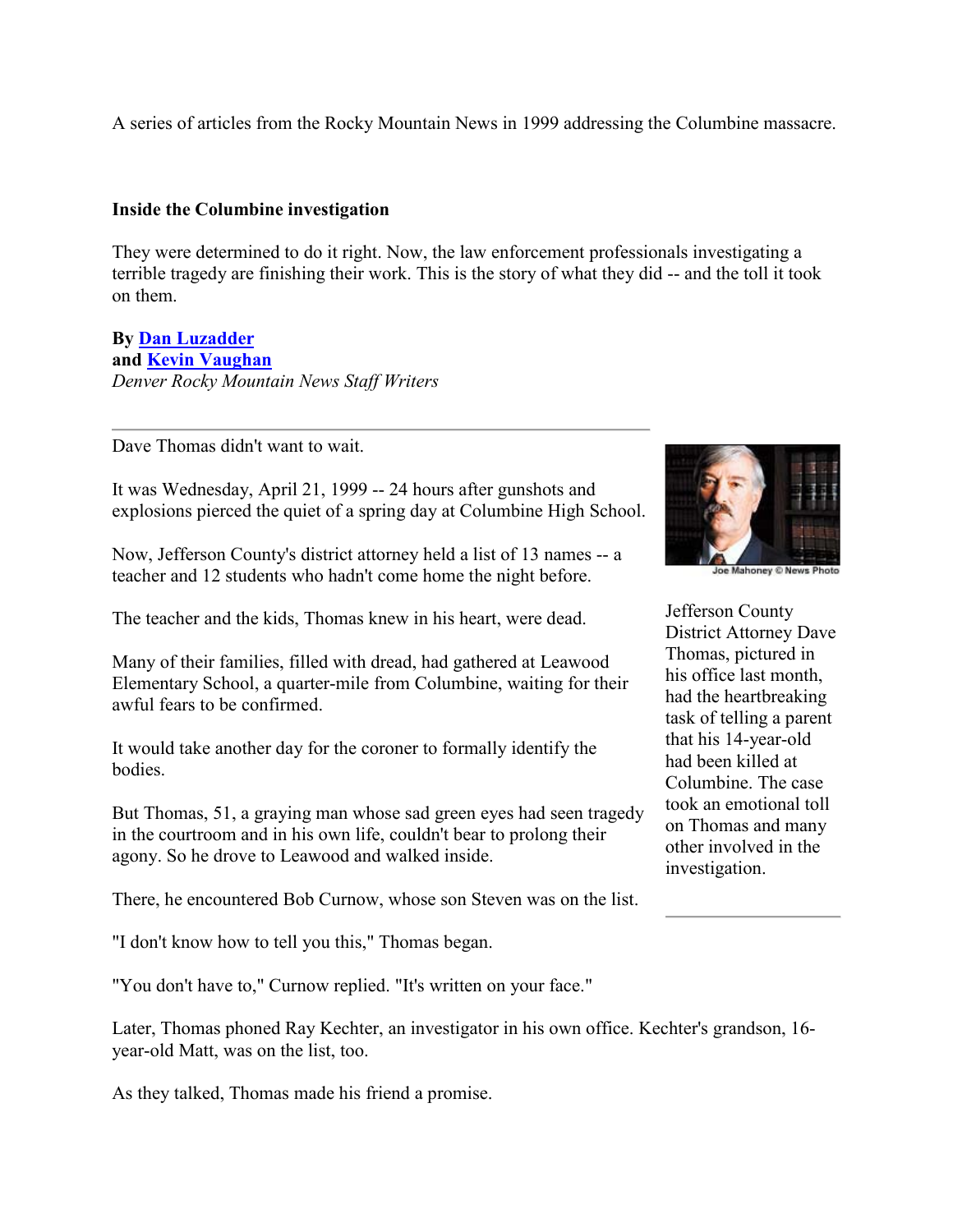Then, numb with grief, he returned to Columbine to get his first look inside the school.

Don't touch anything, investigators warned him.

In the library, where 12 died, he found the body of Cassie Bernall, facedown on the floor. Her hair looked so clean and shiny.

Then he saw Matt Kechter, his body intertwined with Isaiah Shoels' under a table near the windows.

He knelt quietly, carefully, and, as he'd promised a broken-hearted grandfather, Dave Thomas began to speak.

It's OK, Matt, he said softly. Everything's going to be OK. Your family will make it. They'll find a way to move on. Please don't worry about them. Everything's going to be all right.

He hoped Matt could hear him.

In the days, weeks and months to come, a task force of more than 100 detectives from a dozen local, state and federal law enforcement agencies would mount the biggest criminal investigation in Colorado history.

They would use sophisticated computers to track thousands of tips and pieces of evidence and enhance bits of grainy videotape. They would conduct 4,500 interviews with students, teachers, parents and others -- anyone who had been at Columbine that day, anyone who knew Eric Harris and Dylan Klebold, the two killers.

They would forge an unprecedented bond of teamwork among traditionally turf-conscious police agencies.

And they would struggle, sometimes in vain, to hold back a flood tide of emotion.

They would try, fighting through anger and bafflement, to answer the biggest question of all: What drove these boys to hate so much?

Now, almost eight months after the worst school shooting in U.S. history, Jefferson County sheriff's officials are poised to release their final report on the events of April 20.

This is the story of that investigation.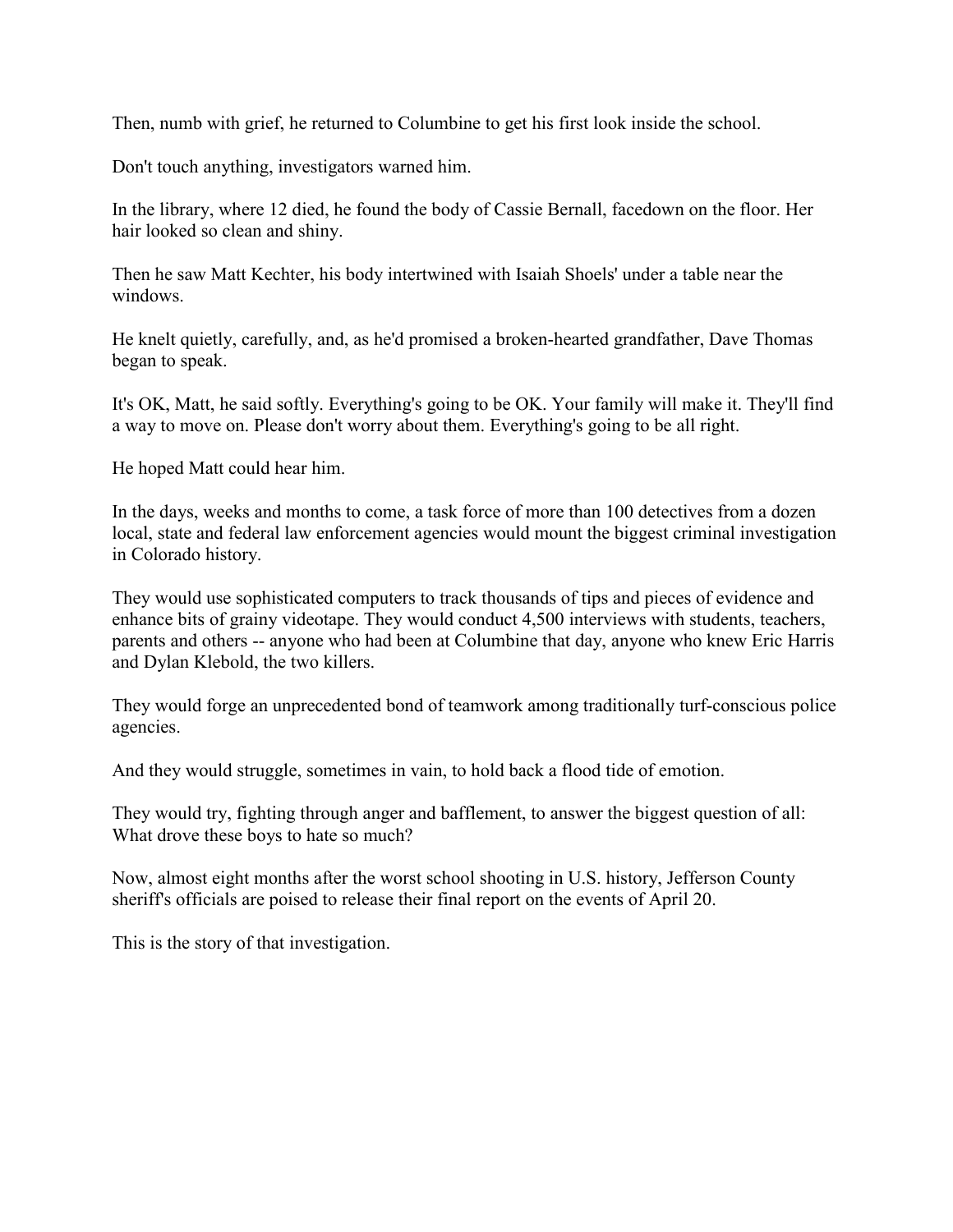For Jefferson County Sheriff's Lt. John Kiekbusch, it began as a typical Tuesday morning.

A crack homicide investigator for the Jefferson County Sheriff's Department, Kiekbusch was in the midst of a tedious meeting with a federal grants writer.

Then a deputy stuck his head in the door.

Turn on the radio, he said. There's been some kind of school shooting.

Kiekbusch nodded. Sure. A bad joke.

But the moment he flipped on the radio, he froze:

"Possible shots fired at Columbine High School."

Minutes later, Kiekbusch gunned his squad car out of the parking lot at the sheriff's headquarters in Golden and roared across Sixth Avenue, the gas pedal punched to the floor. As the car lurched, the siren mysteriously quit. Then the flashing red lights cut out.

A tiny fuse, deep beneath the dash, had blown.

Kiekbusch's radio crackled with emergency calls as other vehicles raced toward Columbine, a proud suburban high school with almost 2,000 students.

Speeding along without lights or sirens, a frustrated Kiekbusch alternately rode the brake and jammed the gas, surging helter-skelter through traffic in his unmarked squad car.

Back at headquarters, detective Kate Battan returned from an early lunch to find a crime-scene van idling at the curb.

Something's up, she told herself, hurrying toward the investigators' offices on the second floor.

"Where is everyone?" she asked.

She found them in a conference room, crowded around a color television suspended from the ceiling. The first broadcasts from the school flickered across the screen.

Two minutes later, she was back in her car, alone, on a drive that would take her on an unfathomable descent into horror.

As the investigators sped out of the Jefferson County government complex near Golden, Dave Thomas stood in his nearby office, away from the windows, reviewing paperwork. He didn't see the detectives' cars tearing by.



Sheriff's Lt. John Kiekbusch stands in a room containing 300 binders filled with reports from Columbine investigators. Kiekbusch is directing the criminal probe of the high school tragedy, an exhaustive inquiry nearing its completion.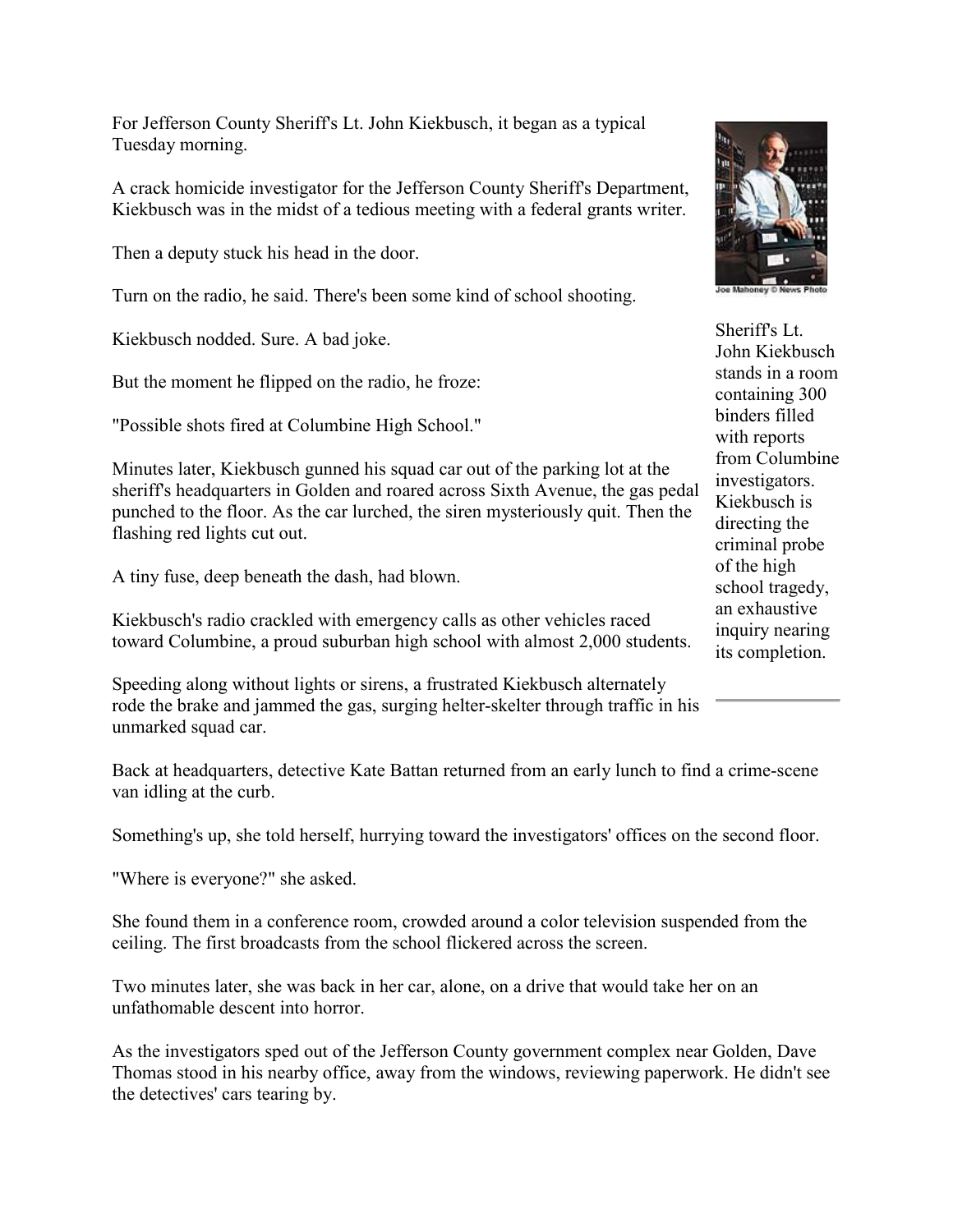Soon he was riveted to his own TV -- a small, two-dial, black-and-white set on his windowsill.

Students fleeing Columbine were claiming that a senior named Eric Harris was one of the gunmen.

Kathy Sasak, one of Thomas' top prosecutors, turned to a computer at his desk and ran a search on Harris' name.

"He's in the system," she said.

On the screen was a 1998 court file detailing the boy's arrest for breaking into a van and documenting his trip through juvenile courts into a pre-trial diversion program.

Thomas scribbled notes on Eric David Harris -- 18 years old, 5-foot-9, 140 pounds, brown hair, green eyes, born April 9, 1981, his Social Security number. As he looked for more information, up popped the name of Harris' co-defendant in that case: Dylan Bennet Klebold, 17.

Thomas grabbed assistant DA Mark Pautler and hurried to the parking lot downstairs. Together they sped toward Columbine 14 miles away, carrying a legal pad full of notes on the potential suspects.

As Battan screeched to a halt outside Columbine, she encountered more police cars than you'd see at a cop's funeral.

By early afternoon, 615 officers from 27 agencies had converged on the school. Kids kept pouring from the doors, hands on their heads, and running for their lives toward Clement and Leawood parks and into nearby neighborhoods.



A SWAT team moves through a neighborhood near Columbine High School on April 20. Soon after the first reports of shooting, 615 officers from 27 law enforcement agencies rushed to the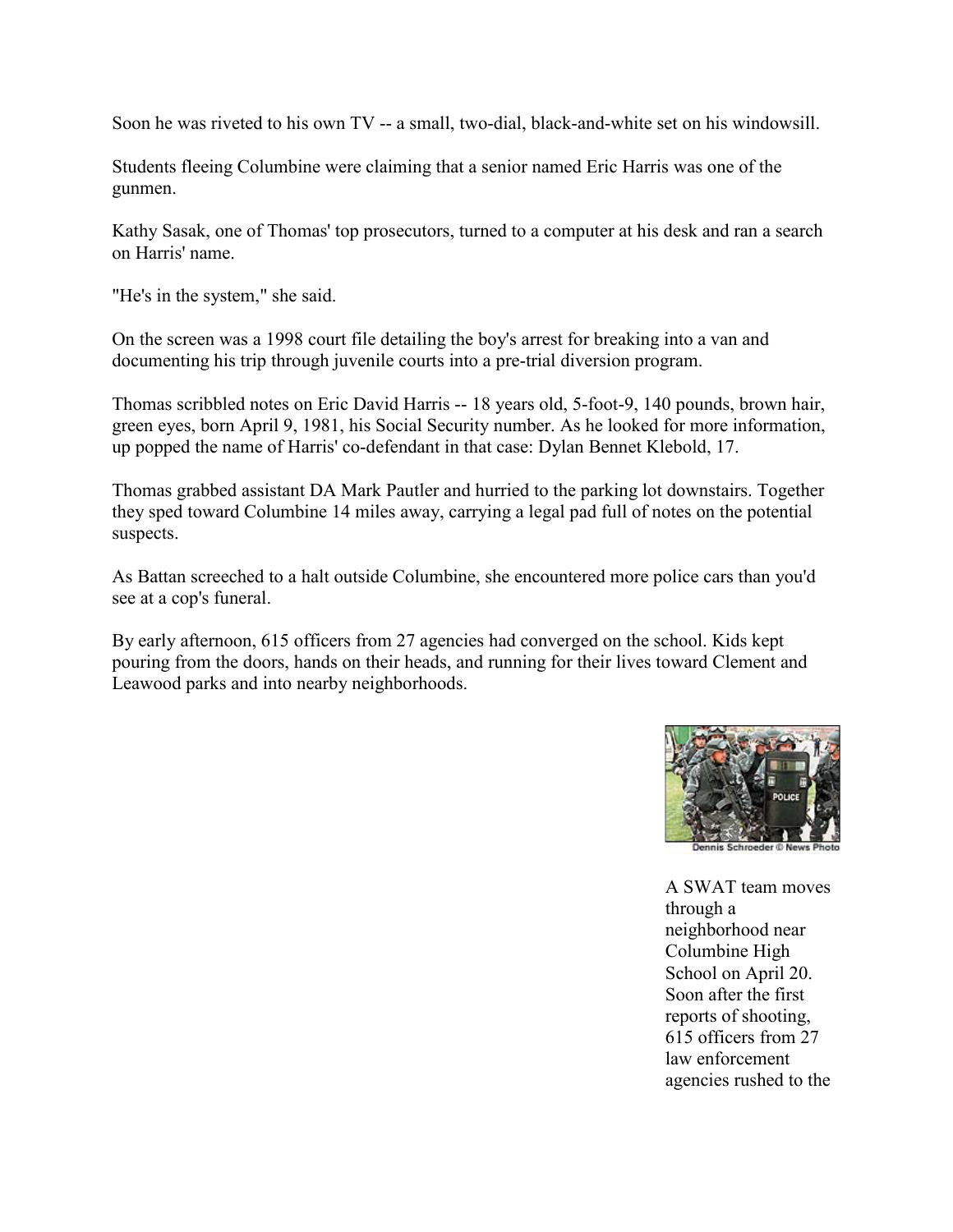Investigators stopped every student and teacher they could to ask them what they had seen -- and whether the gunmen might have slipped out the door in the crowd. scene.

Thomas and Pautler worked their way through the confusion, finally finding Sheriff's Sgt. Randy West, a seasoned investigator and supervisor, at a temporary command post in Clement Park. Thomas thrust the notes on Harris and Klebold into his hands.

But Lt. Dave Walcher, marshaling the massive initial response to the shooting, was already holding a list of five potential suspects. Harris and Klebold were 1 and 2.

"That's literally how far behind the incident the investigation was running," Walcher says. "Twenty minutes, no more."

The last gunshots -- the ones signaling the death of the two gunmen -- had not yet been fired. But already the investigation was in high gear, unfolding in multiple directions.

As students fled Columbine, they encountered not only detectives but journalists. Often hysterical, the kids blurted what they believed they had seen. In those first, frenzied minutes, myths about Harris and Klebold began to form -- and flash around the world.

Some students said Harris and Klebold always dressed in black, like Goths.

Some described them as computer geniuses, Hitler fanatics and members of a mysterious organization, the "Trench Coat Mafia."

Investigators would spend months chasing those myths, only to debunk most of them.

When he heard the news on the 18th floor of the Denver Federal Building downtown, FBI supervisor Dwayne Fuselier, head of the regional domestic terrorism unit, had more on his mind than a hostage situation at Columbine. His son Brian was a student there.

Fuselier was the first FBI supervisor on the scene. In a shirt and tie, he stood out among the crowd of uniformed officers. With him was Sgt. Don Estep, a Jefferson County sheriff's deputy on special assignment with the FBI. Estep quickly found Jefferson County Sheriff John Stone and undersheriff John Dunaway and introduced them to Fuselier.

Minutes later, in a squad car, Estep brought Fuselier and John Kiekbusch together.

Fuselier soon would be named to a command team to oversee the investigation -- and to bring in badly needed federal resources.

He spent much of the first afternoon inside an Arapahoe County sheriff's van talking on his cell phone to students barricaded in the school. With him were two other seasoned FBI hostage negotiators.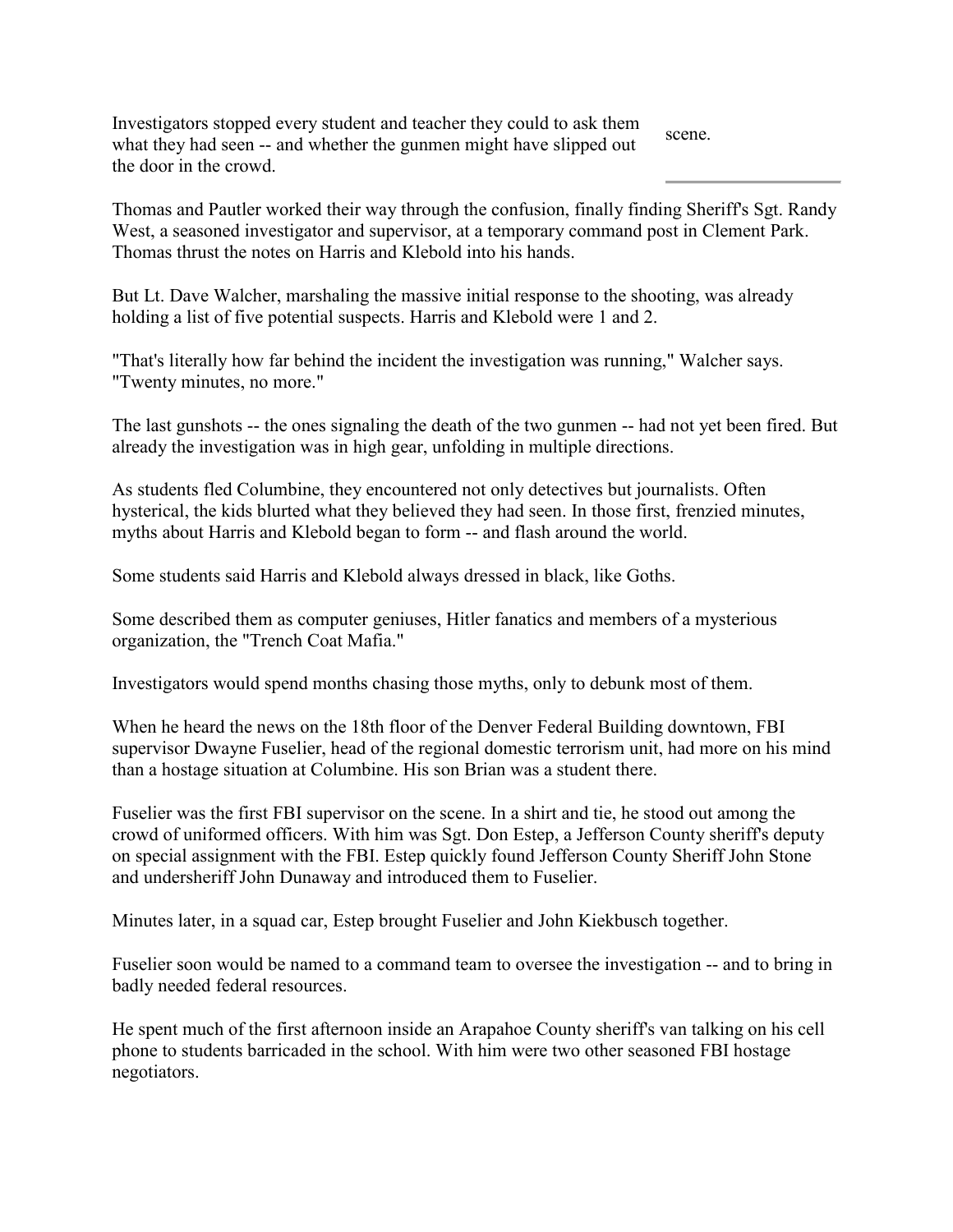One of them, Mark Holstlaw, had been at home, just a quarter-mile from the school, when the call came. He'd had a tooth pulled that morning, and he was holding an ice pack to his jaw.

"I didn't think I would be much good as a negotiator with a mouth full of cotton, but I went anyway," he recalls.

Using extension numbers supplied by school officials, the negotiators talked with students in the administration area, the choir room and elsewhere.

As they dialed, Fuselier, wondering where his son was, spoke with his wife, Mimi.

Do you know where Brian is? she asked.

He told her he believed their boy was at the public library across Clement Park from the school. But he wasn't sure.

"I didn't tell her that I knew then that we had students who had been killed outside," he says.

At the scene, Kiekbusch and West talked about how to structure the investigation.

West recommended that Battan, 41, be named lead investigator. Her specialty was financial crimes, but she had worked plenty of homicide cases in seven years as a detective.

Her dedication was well-known. In her office, a simple sign reads:

"We speak for the dead."

While Battan and West would coordinate every angle, ultimate command of the investigation would fall to Kiekbusch, 53, a career cop with a sandy mustache, a quick smile and a reputation as a meticulous and sometimes demanding boss.

Stone had known Kiekbusch for three decades -- they'd worked heists together as young detectives in Lakewood.

He was confident his old friend could handle whatever the case would bring.

By 2 p.m., less than three hours after the attack began, Battan, cell phone glued to her ear, had crafted the affidavits she needed to get search warrants for the homes of Harris and Klebold.

Information on Harris and Klebold -- and a growing number of other potential suspects -- was coming in as quickly as investigators could grab her attention.

She scrawled notes, then phoned the information to the sheriff's office, where a secretary typed it up. Battan recited the boilerplate language of an affidavit and fleshed it out with emerging facts.

As she worked, she sent detectives to the Harris and Klebold homes.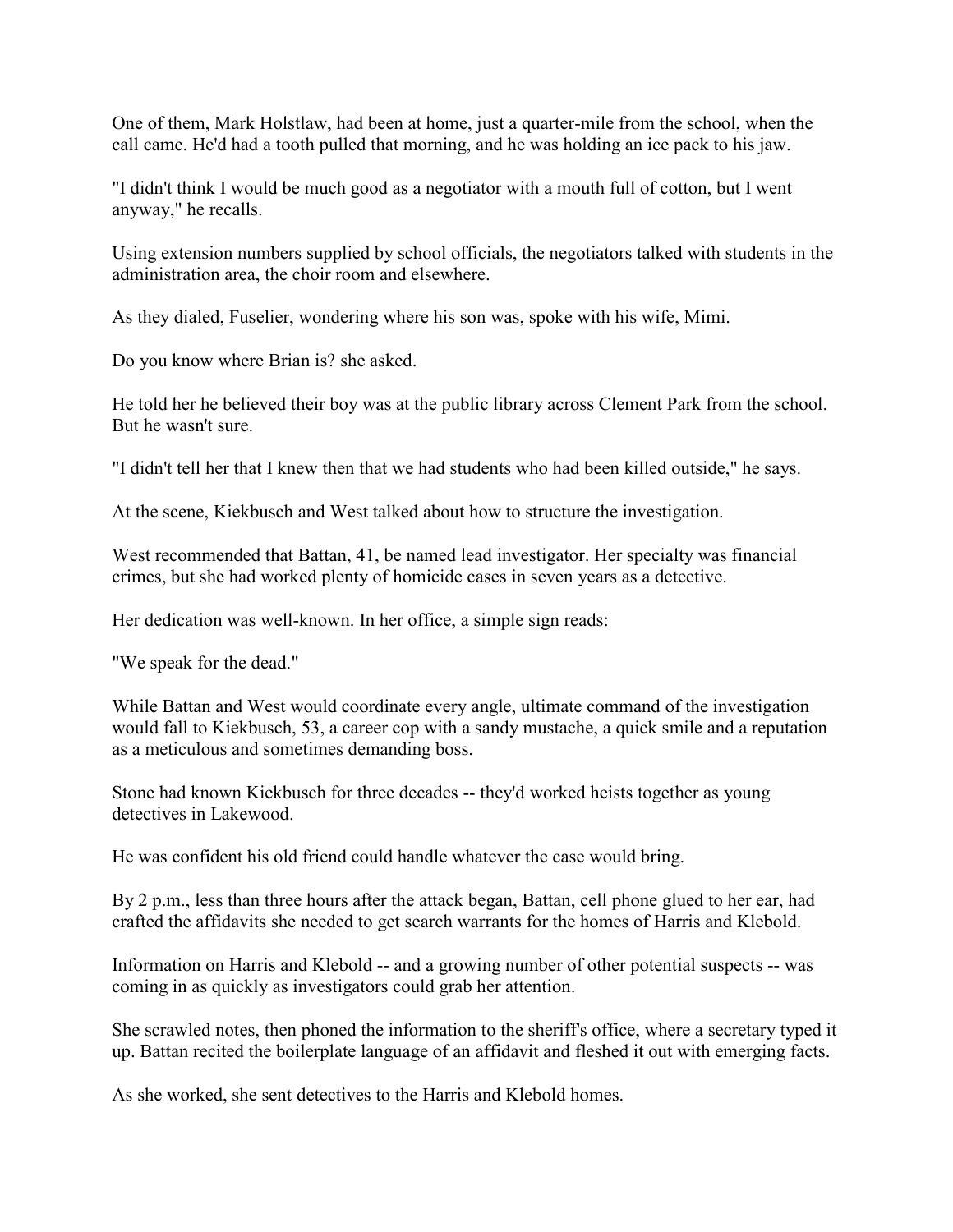Their orders: Kick everyone out, make sure it's safe, secure the scene, wait for the warrants.

Already Battan was thinking: No mistakes. Handle everything as if it will end in a major prosecution.

"Everyone learned a lot from hearing about the O.J. Simpson case and from the JonBenet Ramsey case," she says. "We didn't need another situation like those."

At the same time, Estep and other intelligence officers probed for everything they could learn about Harris, Klebold and others who might have been involved. If they had to negotiate with the gunmen, Estep reasoned, they'd need that information, and fast.

But how many suspects were there?

No one knew.

Shaken students described a dozen characteristics of the gunmen. Someone was shooting from the rooftop. Two gunmen were wearing dark, Western dusters. One killer had a white T-shirt.

Out of the chaos, conflicting stories became the rule. Investigators got the first inkling of how difficult their work would be.

There would be at least 2,000 witnesses to interview -- some who saw nothing, others who knew a lot. Some would be wounded students. Many others would be in shock themselves.

Battan dispatched detectives to every hospital.

She sent them in pursuit of the first wave of evidence -- bloody clothing, bullet fragments, statements from the wounded.

Fuselier had spent hours trying to calm students still inside the school. At 3:30 p.m., his phone rang.

His wife was at Leawood Elementary, where frantic parents had rushed to await word on unaccounted-for children.

Brian's safe, she told him. He's here.

Barely 10 minutes later came a brief radio transmission from a SWAT team working its way through the Columbine library. The words stopped everyone in their tracks.

The bodies of Harris and Klebold were on the library floor, apparent suicides. Around them lay the bodies of 10 students they'd killed there.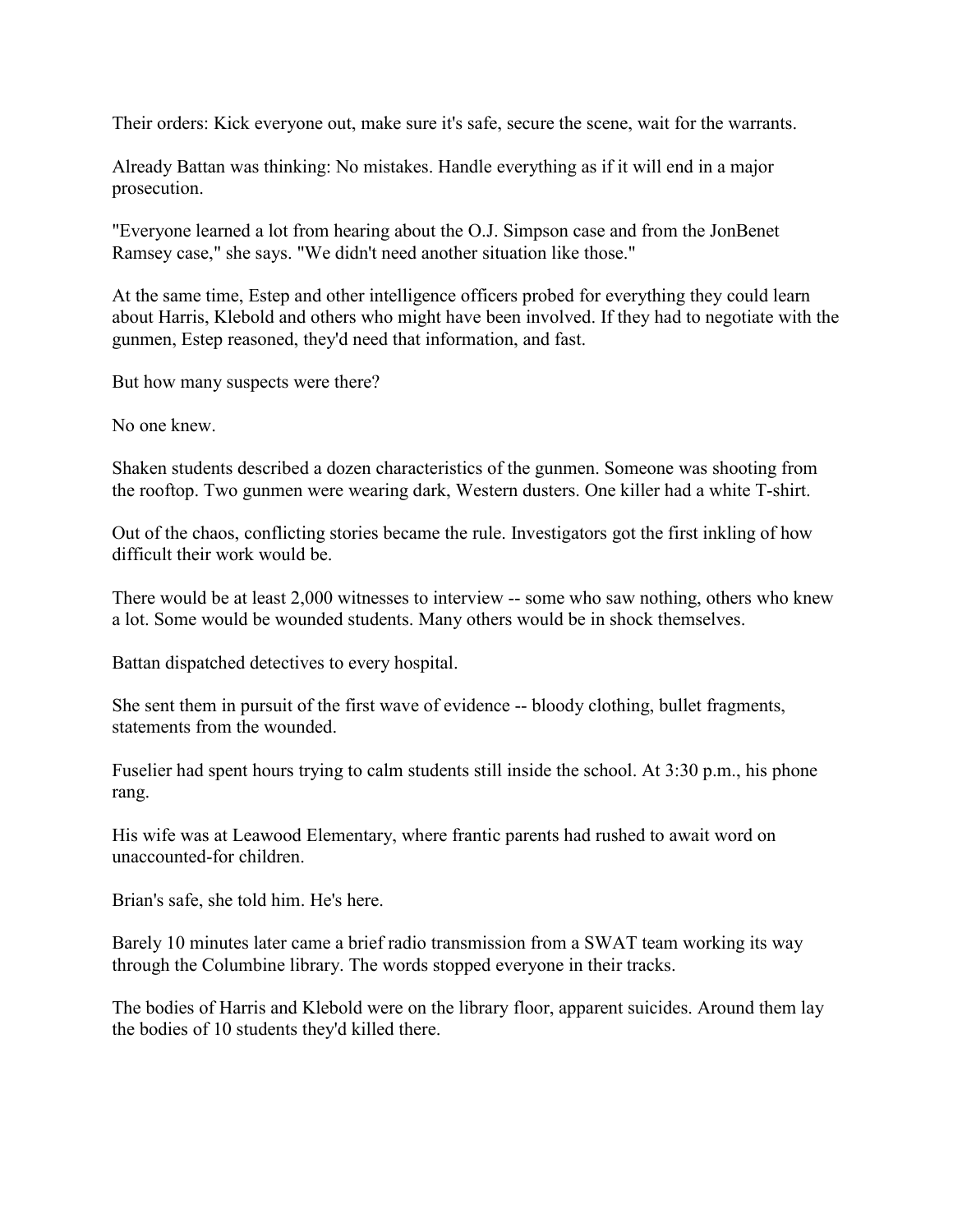It was 4 p.m., and the enormity of the massacre was just beginning to sink in. West said collecting thousands of pieces of evidence would strain the sheriff's resources.

"What can I do to help?" FBI agent Fuselier asked him.

Thirty minutes later, 18 FBI evidence specialists were headed for Columbine. But before they could begin to dissect the crime scene, they had to solve a major problem.

The two killers had tossed bombs all over the school in their death march. Some appeared to be rigged to injure police officers and rescuers.

It meant investigators couldn't get inside to start assessing the crime scene, to remove bodies or gather evidence, until every explosive had been defused.

Thomas milled about the command post, watching SWAT teams gear up for repeated sweeps through the school.



Bomb squad trucks are deployed to remove explosives found at Columbine. Investigators found more than 80 bombs in the school and the cars and homes of the killers.

He saw students and teachers moving through the park. Finally, he approached a group of kids huddled together and sat down on the grass with them.

He offered them his phone so they could call their parents, only to find that the blizzard of cellular traffic made it nearly impossible to get through.

One of the first students he talked to was near hysteria.

"I saw him shoot Rachel Scott," the boy cried. "I saw him. I know she's dead. I saw her go down."

Thomas tried to calm him.

"I said the stupid things to him that you say. 'Everything is going to be OK, it's going to be OK,"' Thomas says. "And you know it isn't going to be OK. It never will be OK again."

As day turned to night, investigators hauled evidence from the homes of Harris and Klebold.

At Harris' house, they found the barrel of a sawed-off shotgun, bomb-making materials and a journal filled with hateful ramblings and threats.

They found videotapes, some showing Harris, Klebold and two friends shooting guns. They confiscated a computer filled with Harris' bitter writings.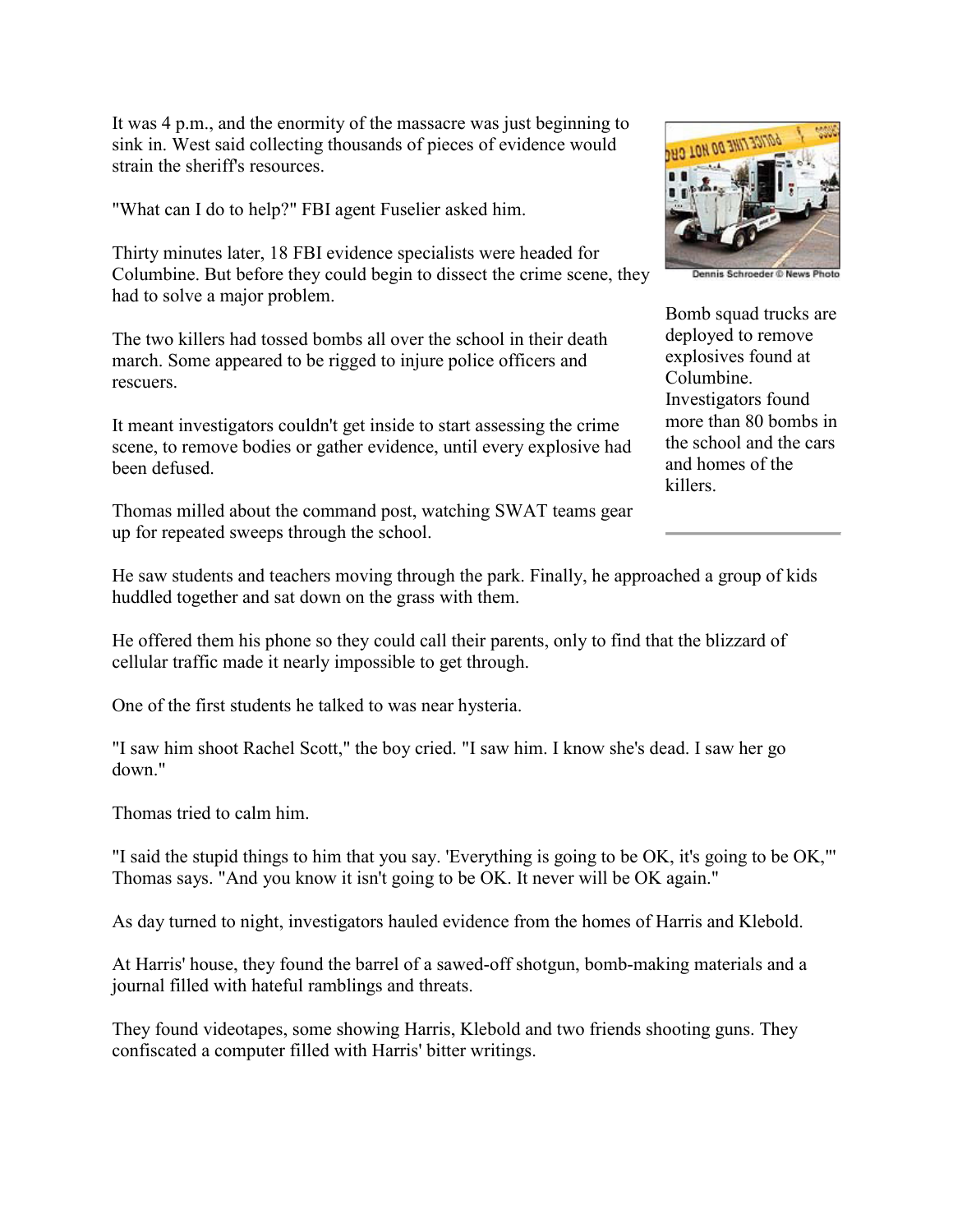In Leawood Elementary's gymnasium, scores of anxious parents milled about, disbelief on their faces. They'd heard the news reports that Sheriff Stone feared the death toll could climb as high as 25. And they hadn't found their kids.

In the early evening, Thomas headed there. So did county coroner Nancy Bodelson.

Thomas climbed onto the stage and began to explain that authorities were trying to get the Columbine kids to Leawood. He told them not to worry.

Then Bodelson took the stage, looking out over a room of distraught parents. She explained her job -- to identify the dead and to learn how their lives ended.

Dealing with traumatized families was nothing new for Bodelson, 48. She'd spent years as an emergency room physician, trying to put broken bodies back together, consoling families when she couldn't.

Now she found herself asking families for information.

She handed out forms asking for the name, age, address, height, weight, clothing and any distinguishing marks of students still unaccounted for.

When she told parents she might need their children's dental records, their faces went pale.

She asked them to note whether their children had driver's licenses in case she needed their fingerprints. She walked out with more forms than she would eventually need to identify the dead.

About 9 p.m., outside Columbine, Sgt. West called his wife.

"Don't send the kids to school tomorrow," he told her.

As night fell, SWAT teams were still going through Columbine room by room. They knew Harris and Klebold were dead, but other gunmen might be hiding inside.

They summoned Thomas Lofland to help.

The master electrician for Jefferson County schools, Lofland knew Columbine's layout from one end to the other. He also could shut down the blaring fire alarm that distracted and frustrated the police inside.

But when Lofland arrived, the officers made it clear it was risky work. Explosives littered the school.

Lofland shrugged off the danger. He would do what he could.

SWAT members gave him a bulletproof vest and helmet.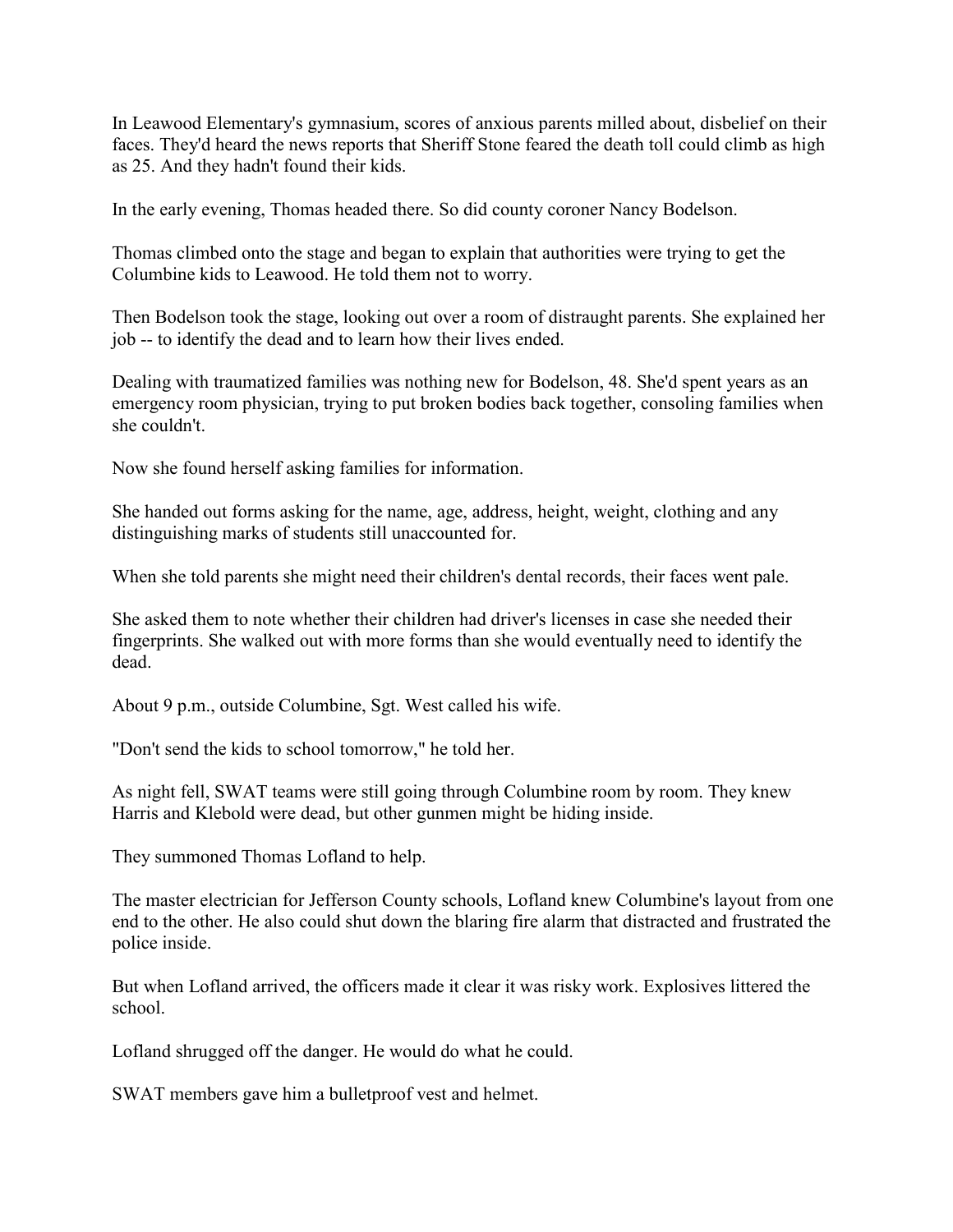"I felt terrified," Lofland says. Then a sheriff's captain rejected the idea of taking him inside.

Instead, Lofland recounted every detail he could think of, hiding places such as elevator shafts, maintenance and heating runs -- and ways to get to them.

Then he found a place to sit near the Red Cross tent, adjacent to the command post in Clement Park. From there he watched.

SWAT teams kept coming out of the school for debriefings. He could see the pain on their faces.

"Some of them were in tears," he says. "It was very emotional to see, these guys in their combat gear. They were very affected."

Shortly before 10:30 p.m., bomb technicians cleared a path to the administration area, where control panels for the electrical system were located. A single officer escorted Lofland and another electrician inside, telling them to follow close behind.

"We were seeing shell casings on the floor and bullet holes in the walls," Lofland says. "A television set in the administration area had been shattered, the teachers' mailboxes had been knocked over, and live rounds and casings were on the floor."

They quickly found the main power source for the fire alarm and cut it.

An eerie silence fell over the school, broken only by the steady spray of indoor sprinklers that had flooded the floors. Strobe lights used as a fire alarm for the deaf continued to flash -- and would for another three weeks. Lofland cut off water to the sprinklers.

Outside, as officers thanked the two electricians for their help, a powerful explosion ripped the night air.

A chill went down Lofland's back. There was no doubt about the sound -- it was a bomb.

The device, recovered inside the school, had detonated as it was being loaded into a bomb trailer.

Nobody was hurt. But the incident frayed what nerves the bomb technicians had left, and it pushed commanders to make a quick decision.

People were exhausted. Someone might get hurt.

They sent everyone home to rest, posted security at the perimeter and agreed to regroup at 6:30 Wednesday morning.

Moments earlier, agent Marcus Motte of the federal Bureau of Alcohol, Tobacco and Firearms had gone inside the school with bomb technicians. He was peering into the flooded cafeteria, looking at hundreds of backpacks left behind 11 hours earlier by panicked students. Some floated in the water covering the floor. Others sat on top of tables.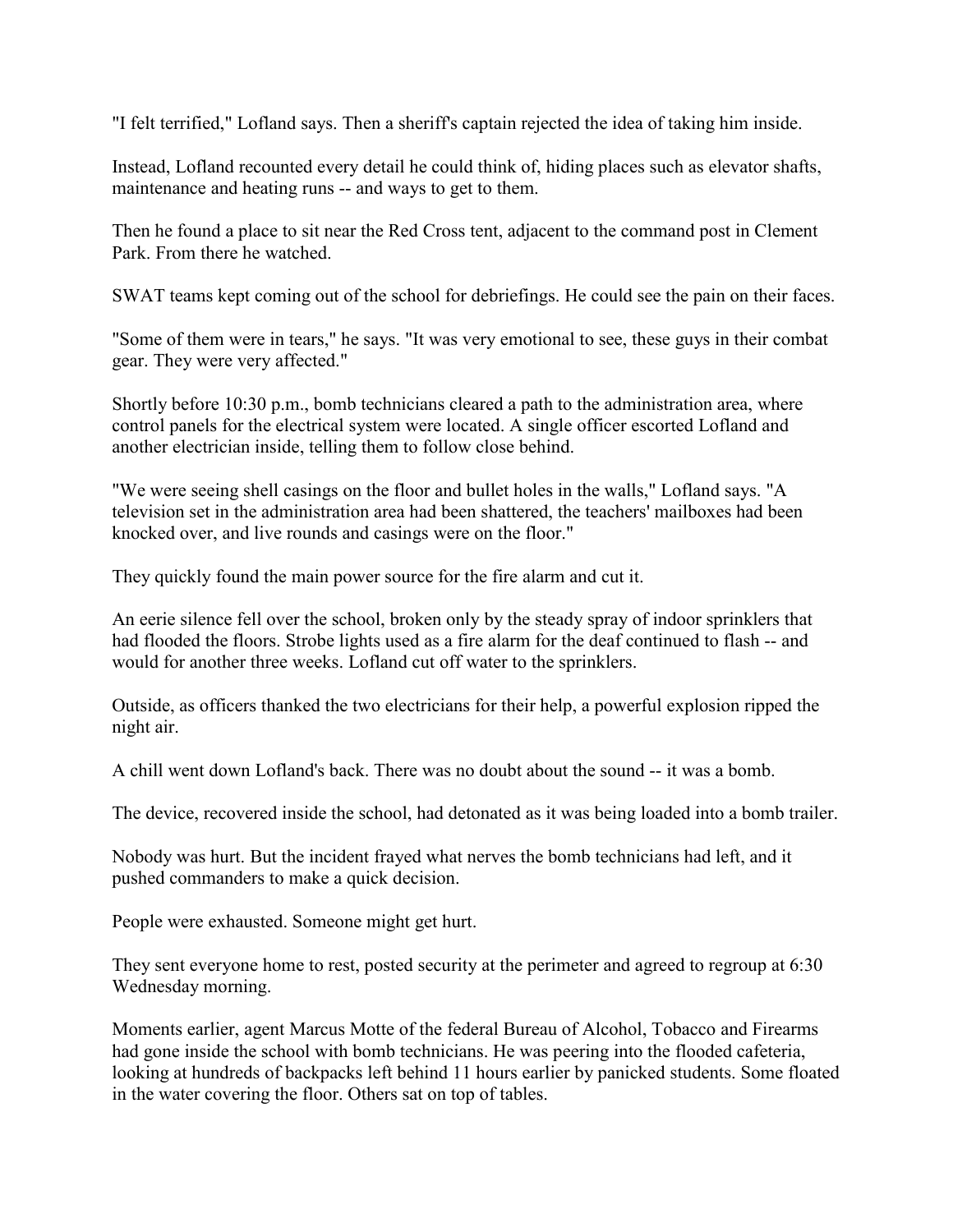The instant the fire alarm went dead, Motte heard a strange, almost surreal sound welling up faintly from inside, like birds chirping.

Across the cafeteria, telephone pagers in the abandoned backpacks were going off, unanswered calls from desperate parents.

Where are you? Please, please call home.

As Kate Battan stepped through the shattered doors of Columbine High School at 7:30 Wednesday morning, she could hear only one sound: the pounding of her heart.

Everything else was silent, enveloped in unearthly quiet.

Battan moved carefully past broken glass and shell casings and into the school. West, Bodelson and Chris Andrist, supervisor of the sheriff's crime laboratory, walked beside her.

Bodelson had awakened early. She spent time reassuring her two teen-agers, both students at Wheat Ridge High School, that everything would be OK.

You don't need to worry, she told them. You're at a good school.

"Mom," her daughter replied, "Columbine's just like Wheat Ridge."

Now Bodelson was at Columbine, where bullet holes pocked the walls and the acrid odor of black powder lingered in the air.

The four investigators moved to the entrance of the library. They carried notepads, a Polaroid camera and sheets of paper with descriptions of missing students.

The SWAT teams and paramedics who had looked inside the library had told them it was bad. Now they were going to see how bad it really was.

The four colleagues were no strangers to the abrupt reality of violent death. But this was somehow different, foreign, out of place. Bodies in a school library, blood on the books.

"It was like all of a sudden looking up and seeing the sky a different color," Battan recalls.

The bodies of 10 victims lay where they had fallen during the 71/2 minutes of madness in the library. Nearby were the bodies of Harris and Klebold, who had picked the scene of their worst carnage to end their lives.

"My God," Bodelson thought, "what happened here?"

She gazed over chairs that stood out of place and saw the scarred carpet, singed by a bomb, computer screens in pieces from shotgun blasts.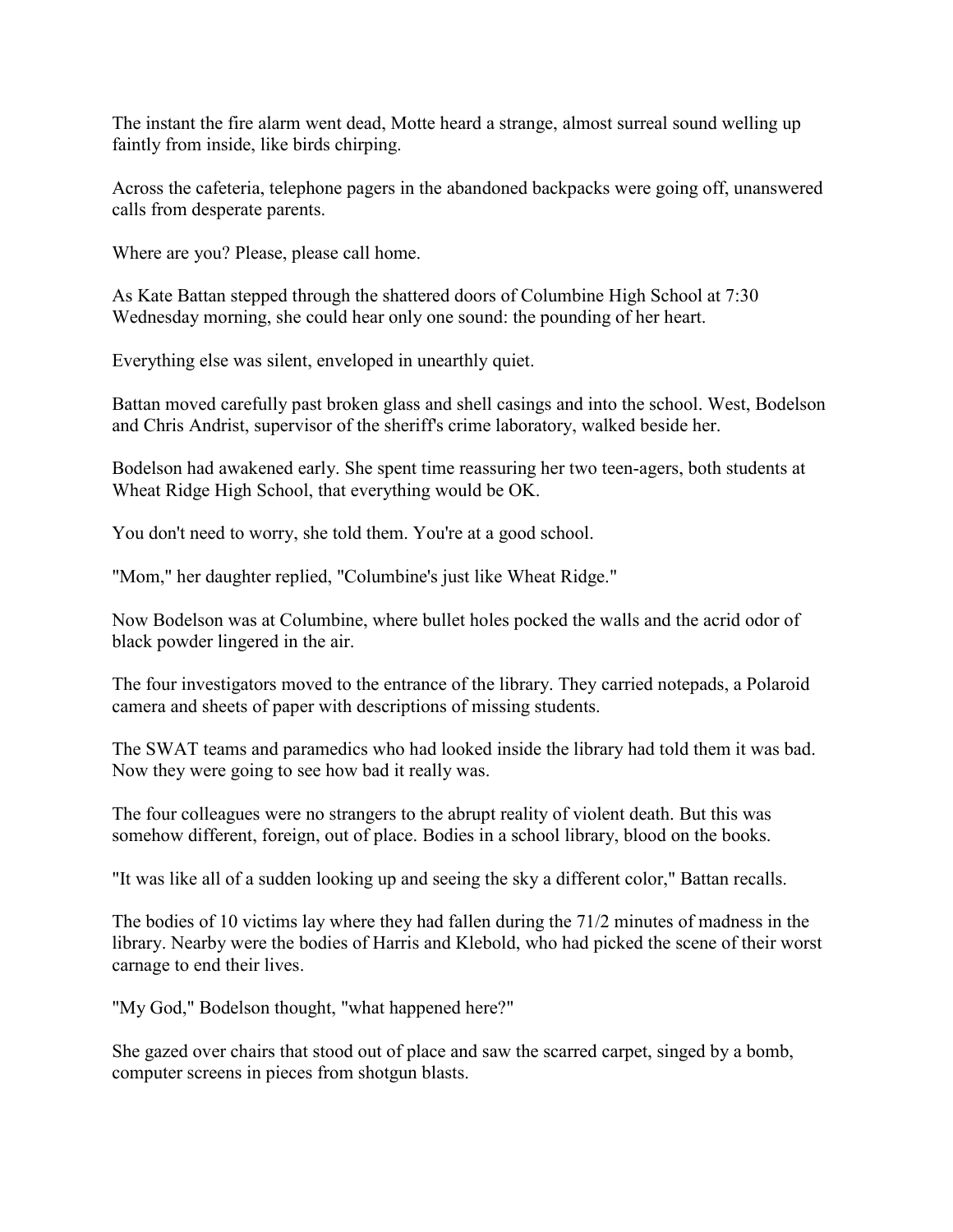Then she looked down at the bodies on the floor. She could think of only one thing -- her own teen-age children.

"I just felt so sad," she says. "It was like I wanted to hug every one of them for their mom and dad."

This was a school, a place where kids laughed, passed notes, studied.

It was now a place where they had died.

The investigators moved through the library, not touching anything, counting the dead, snapping instant pictures of the victims, noting their clothing and physical descriptions. It was part of a process of identification. The first step.

In about an hour, Battan, West, Bodelson and Andrist finished their work and walked silently back to the main doors on the east side of the school, lost in their own thoughts.

Before they stepped out into the sunlight, Battan took a deep breath and wiped away tears from what she calls "an emotional moment."

Then she put on her game face. There was work to do.

Investigators faced a daunting task.

It was as if the toughest jigsaw puzzle they could find had been dumped on the ground, minus the box-top photograph and a handful of the most important pieces.

The amount of evidence was staggering. Any speck of blood, shard of glass or chunk of lead could prove to be crucial.

There were thousands of leads to follow and people to interview. Every kid who had been in the school could have seen something important.

Phones rang constantly at police agencies across the metro area. The tips ranged from logical to absurd. All had to be pursued.

The first challenge was to remove 15 bodies from the crime scene without disturbing vital evidence.

Directed by Andrist, 44, investigators started with Rachel Scott and Daniel Rohrbough, the two students killed outside the school.

Then they worked their way through the library, where 12 bodies lay, and afterward, the science room, where teacher Dave Sanders died.

The arduous process lasted well into Wednesday night.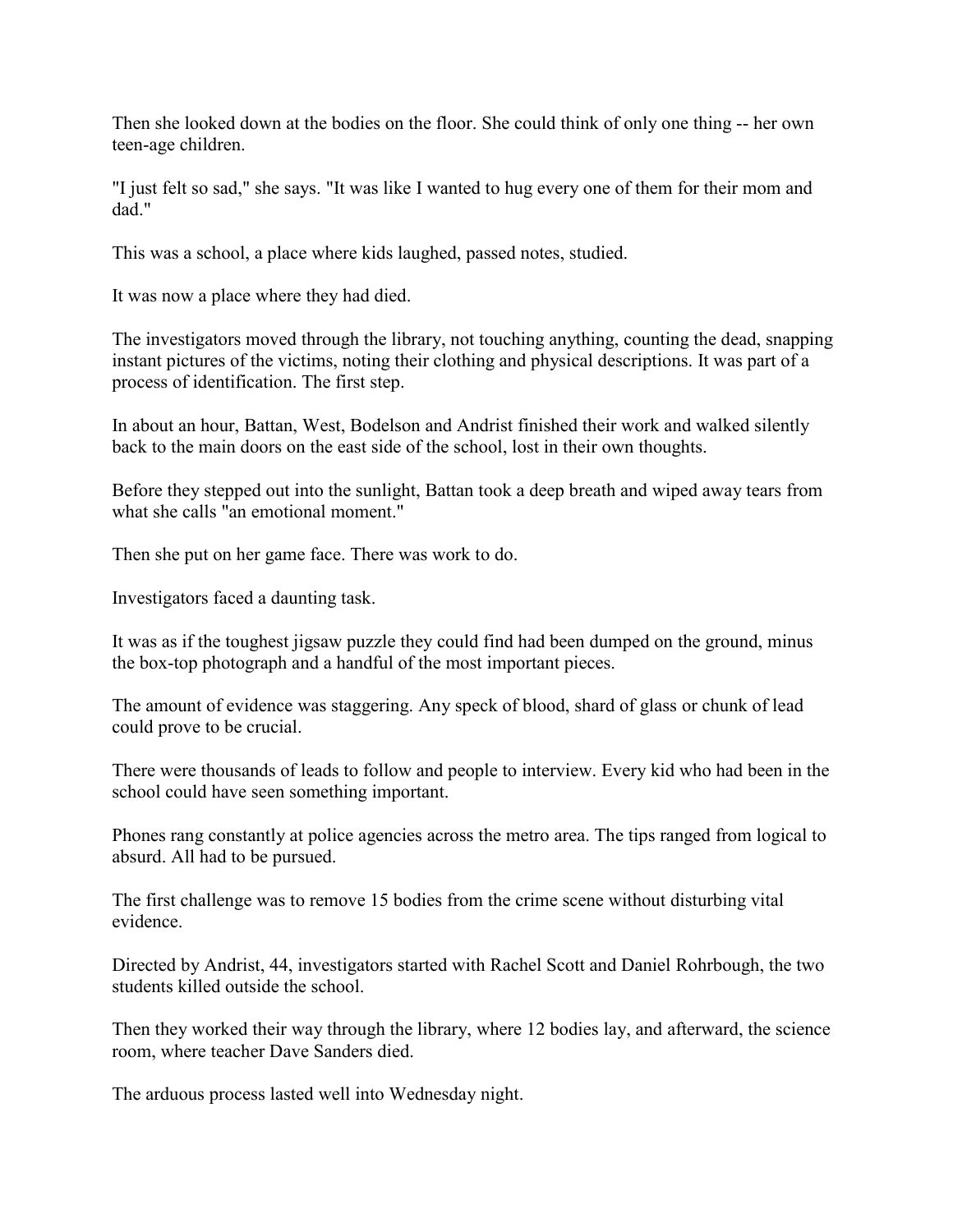Andrist divided the school into grids and organized seven evidence teams -- two for the library, one for the cafeteria, three for the rest of the building and one for the grounds outside.

He assigned experts from departments across metro Denver to the teams, making sure each had specialists in ballistics, blood evidence and other categories. Each team included a Jefferson County technician to preserve the chain of evidence.

In most criminal cases, investigators collect evidence and haul it to a vault at sheriff's headquarters. For Columbine, they brought an evidence vault to the scene -- a large trailer that sat outside the front doors for weeks.

A tent was set up outside the trailer. Each piece of evidence was brought to the tent, where it was sealed and initialed. Then it was logged and stored in the trailer.

But not everything went smoothly. Investigators swarming across southern Jefferson County were tripping over each other.

They knocked on the doors of students who'd seen shots fired, only to find another officer had just been there.

Six detectives proudly presented Battan with 1998 Columbine yearbooks.

No matter how well organized, such a huge case inevitably sparked confusion, duplication and conflict.

Even Bodelson and Thomas -- the coroner and the DA -- debated the best way to notify the families of the dead.

Thomas had the names of the 13 victims, the list assembled by comparing the forms parents had filled out the night before with the information Bodelson, Battan, West and Andrist gathered in the school early that morning.

The DA believed the list was accurate. Bodelson didn't want to take a chance.

"I have to be positive," she said.

And that meant time.

Thomas didn't think time was an option. He'd seen the shocked, confused faces of parents who hadn't found their children. And he could not keep those families waiting in fear.

So he and Bodelson agreed to disagree.

"Do what you think you have to do," she told him.

Thomas knew what to do because he'd been where these families now stood.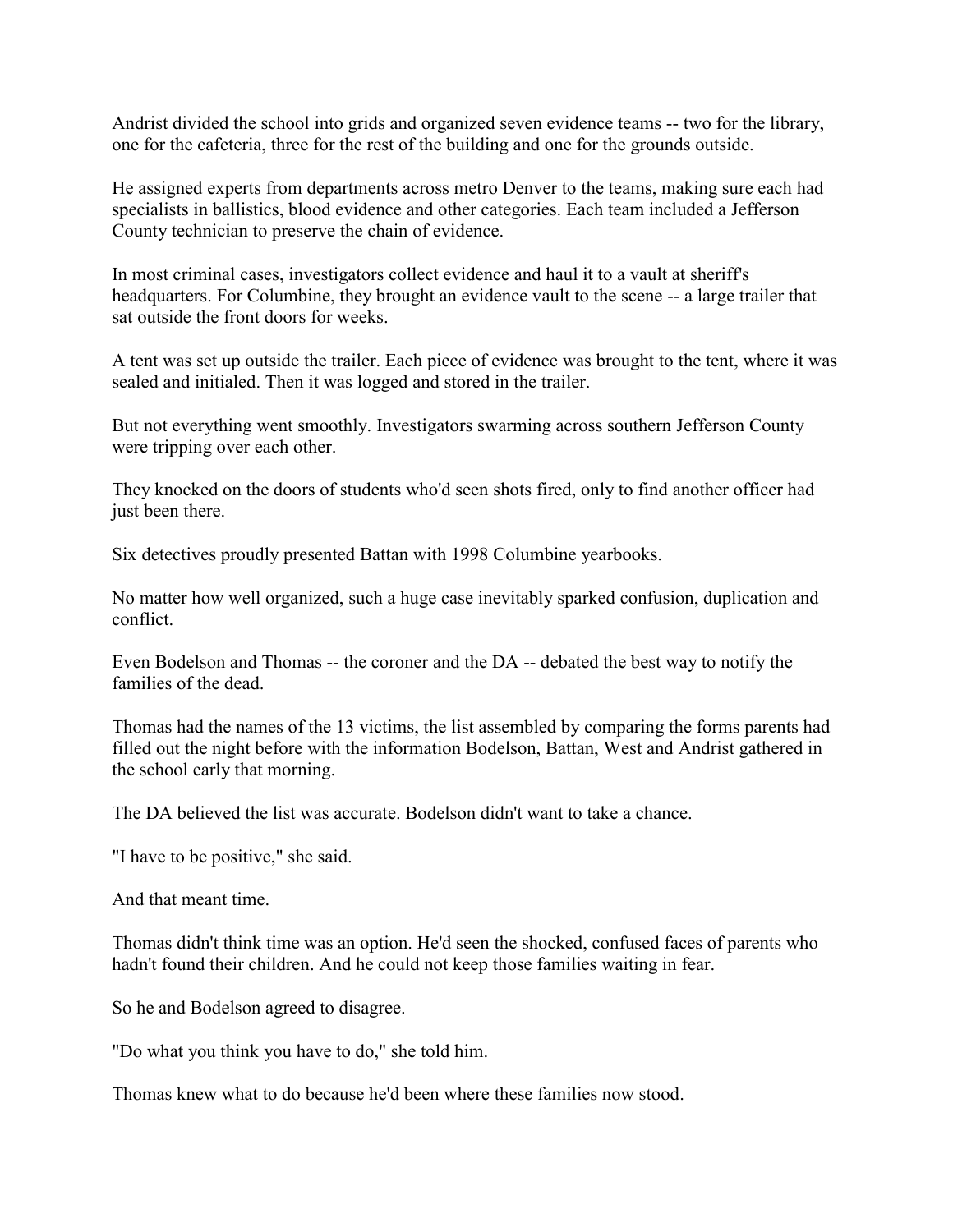Three years earlier, his wife's sister had been murdered by her husband. Thomas and his wife, Shirley, brought their young niece into their home to raise as their own.

So Thomas headed to Leawood, where he found Bob Curnow, who knew all he needed from the expression on the prosecutor's face.

Later, after driving to the home of Michael and Vonda Shoels to tell them their son was dead, Thomas returned to Columbine and his moment alone with Matt Kechter.

For more than a day, ATF agent Motte, 39, waited impatiently to learn the makes, models and serial numbers of the four guns carried by Harris and Klebold.

At dusk Wednesday, as a chill wind brought sleet and then snow, an evidence technician handed him a slip of paper with the names and numbers he needed.

The killers had carried two aging shotguns, a Savage model 67H pump and a Savage model 311D double-barrel, both roughly 30 years old.

Motte knew these would be trouble -- before 1968, gun manufacturers weren't required to stamp serial numbers on weapons, making it nearly impossible to trace them. After so much time, the guns could have passed through many owners before ending up in the hands of two teen-age killers.

But Motte also caught a break. The two other weapons, a 10-shot Hi-Point model 995 carbine rifle and an Intratec TEC DC-9 semiautomatic pistol, were relatively new.

Motte called ATF headquarters and asked for an "urgent trace" on each of the four weapons.

Within an hour, the phone rang in Charlie Brown's Ohio home. Brown, vice president of a Dayton gun distributorship that sells Hi-Point weapons, was asked to look for records on the carbine.

Brown drove to his office and quickly found the paperwork. He faxed the records to the ATF agents.

Manufactured in August 1998, the carbine had gone to Brown's company, then was shipped to a dealer in Selma, Ala. It finally was sold at a Longmont gun shop.

The 1994 TEC DC-9 had gone to an Illinois sporting goods shop, then to a Colorado gun dealer. It eventually was sold at the Tanner Gun Show, held regularly at the Denver Merchandise Mart.

The shotguns proved as difficult to trace as Motte feared. The manufacturer had gone out of business, and he got no further than the original retail sale of each weapon.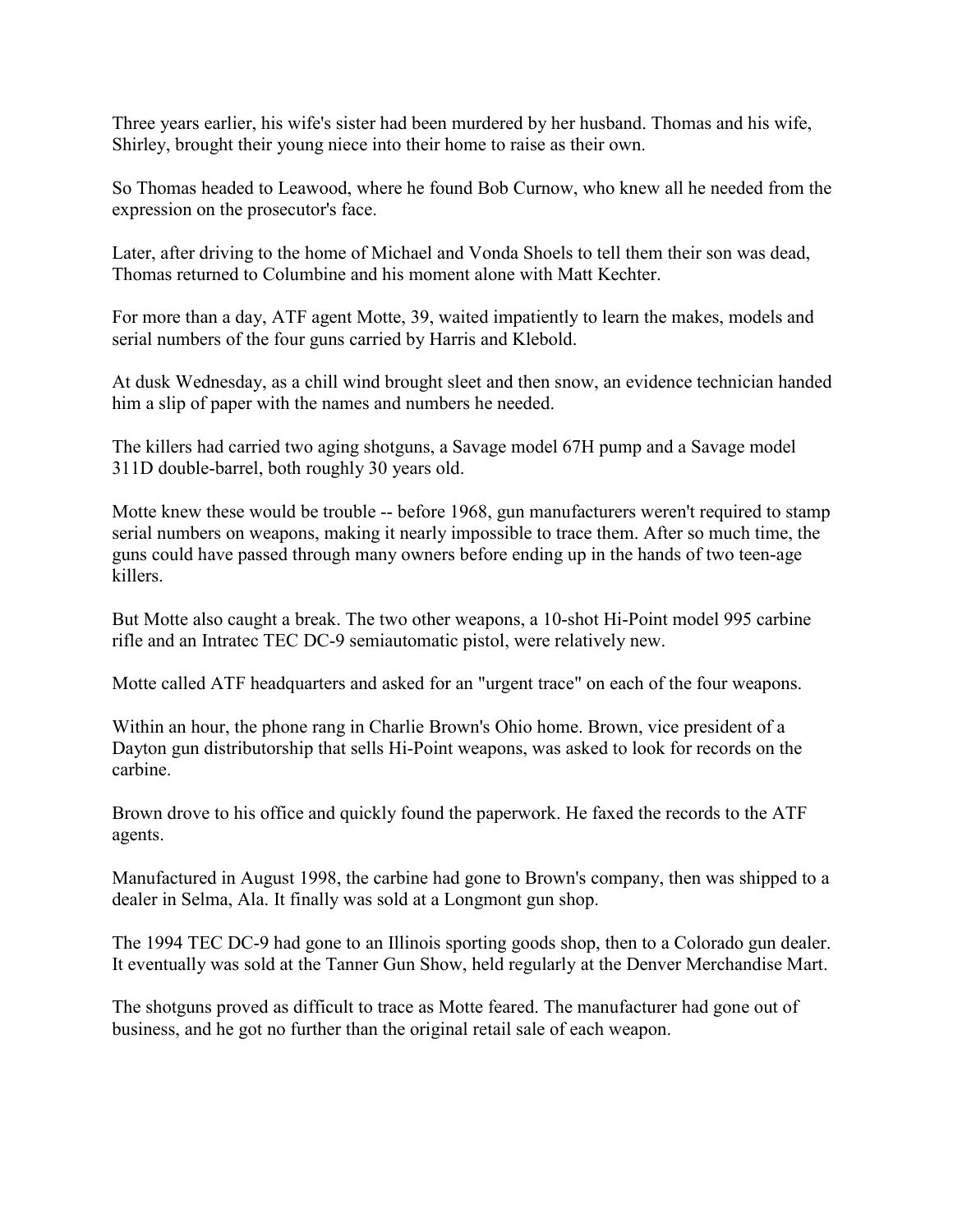It was after midnight Wednesday when Thomas walked back through his front door. In all his years as a prosecutor, in all the sad stories and ruined lives he'd encountered, he'd never completely lost control of his emotions.

Until now.

"Why did this happen?" he screamed hysterically, tears pouring down his cheeks.

His wife, a federal treasury agent, tried to comfort him.

"These children did not deserve to die," he wailed. "This is so unfair."

# *December 12, 1999*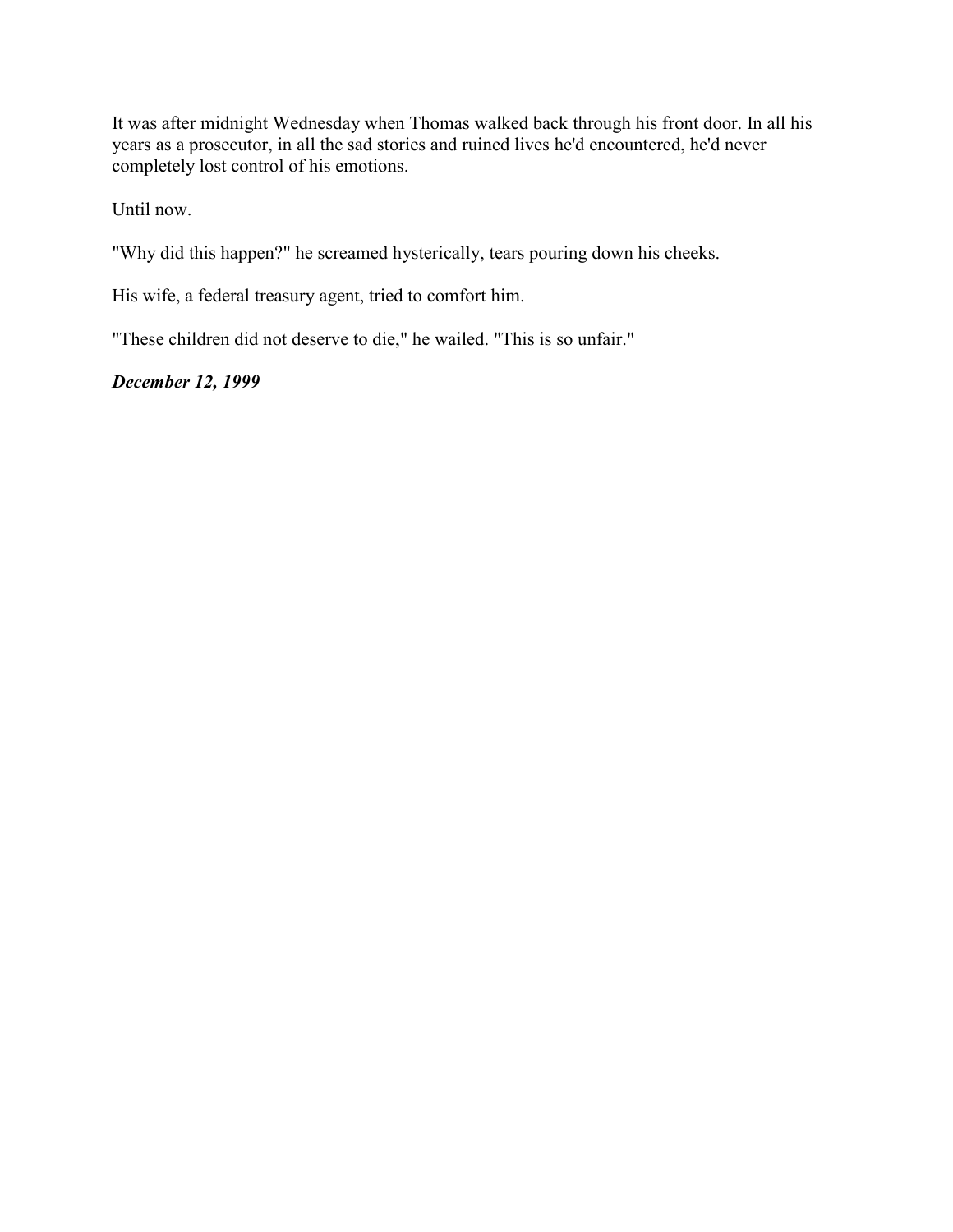### **Amassing the facts**

Bonded by tragedy, officers probe far, wide for answers

**By [Dan Luzadder](mailto:luzadderd@rockymountainnews.com) and [Kevin Vaughan](mailto:vaughank@rockymountainnews.com)** *Denver Rocky Mountain News Staff Writers*

Two FBI evidence recovery specialists moved slowly amid a sea of backpacks on the flooded floor of Columbine High School's cafeteria.

Then they stopped.

At their feet lay two large dark gym bags, bigger than the packs terrified students had abandoned 48 hours earlier when gunshots exploded just outside the lunchroom. One bag bore scorch marks, and the ceiling tiles above it had melted.

The FBI agents delicately looked inside the bags -- and instantly understood the true intentions of Dylan Klebold and Eric Harris: death, by fire, for hundreds of their fellow students.

The gym bags each held a large bomb fashioned from a barbecue grill propane tank, a gasoline can and other fuel cylinders. Each was wired to a pipe bomb. A two-bell alarm clock served as a timing device.

Had both bombs not failed, explosives experts concluded, the 660 kids in the cafeteria at 11:20 a.m. April 20 likely would have died -- nearly four times the number killed in the Oklahoma City bombing.

A blast that size would have turned every fork, every spoon, every tray into shrapnel. A giant fireball would have roared through the cavernous room, sucking up oxygen in its wake -- making survival all but impossible.

The FBI agents' stunning discovery that morning quickly had reverberations

across town.



Sheriff's Lt. John Kiekbusch stands in a room containing 300 binders filled with reports from Columbine investigators. Kiekbusch is directing the criminal probe of the high school tragedy, an exhaustive inquiry nearing its completion.



Glenn Asakawa © News Pho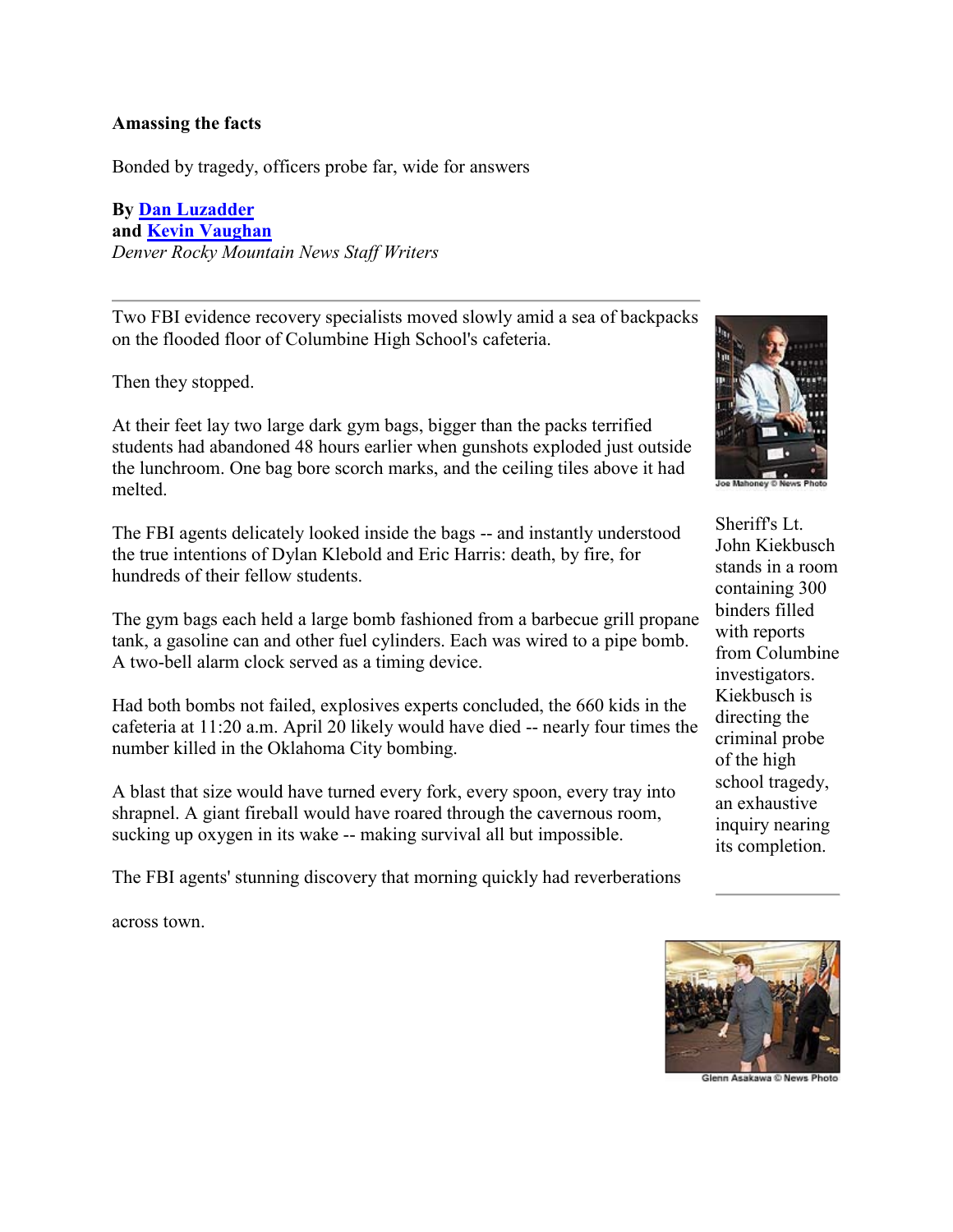At Jefferson County District Attorney Dave Thomas' office, newly sworn-in U.S. Attorney Tom Strickland was getting ready to bring Attorney General Janet Reno to Columbine. She wanted to walk through the crime scene.

Now, with the news that Columbine still was not secured, her visit was canceled.

Reno had come to Colorado to talk with families of the victims and the police, firefighters and paramedics who had been at Columbine.

She started with a private meeting in the small law library below Thomas' office, where sheriff's officials brought in pieces of evidence to show her.

Among them were the four guns used by Harris and Klebold, each sealed in a plastic evidence bag. She also saw photographs from the crime scene.

Attorney General Janet Reno leaves a press conference at the Jefferson County Justice Center two days after the Columbine tragedy. District Attorney Dave Thomas stands at right. Reno canceled her plan to tour the school after additional bombs were discovered there.

Someone read passages from Harris' writings.

Reno also needed a refuge, a place where she could rest. So a conference room just off Thomas' office was converted into a haven for Reno, who battles Parkinson's disease.

Juice and food were set out, along with a place where she could lie down.

But, engrossed by the day's events, she hardly used it.

### **A grim task**

At five coroner's offices, pathologists began conducting autopsies.

Dr. Nancy Bodelson, Jefferson County's coroner, and her staff positively identified the victims and formally notified their families.

Then she brought in help from neighboring counties.

She wanted to finish the autopsies and release the bodies to mortuaries quickly so bereaved families could plan funerals.

By 6 p.m. Thursday, they were done.

Two days into the investigation, much of the work at Columbine remained chaotic.

But the introduction of the FBI's Rapid Start computer case-management system put the massive criminal investigation on fast forward.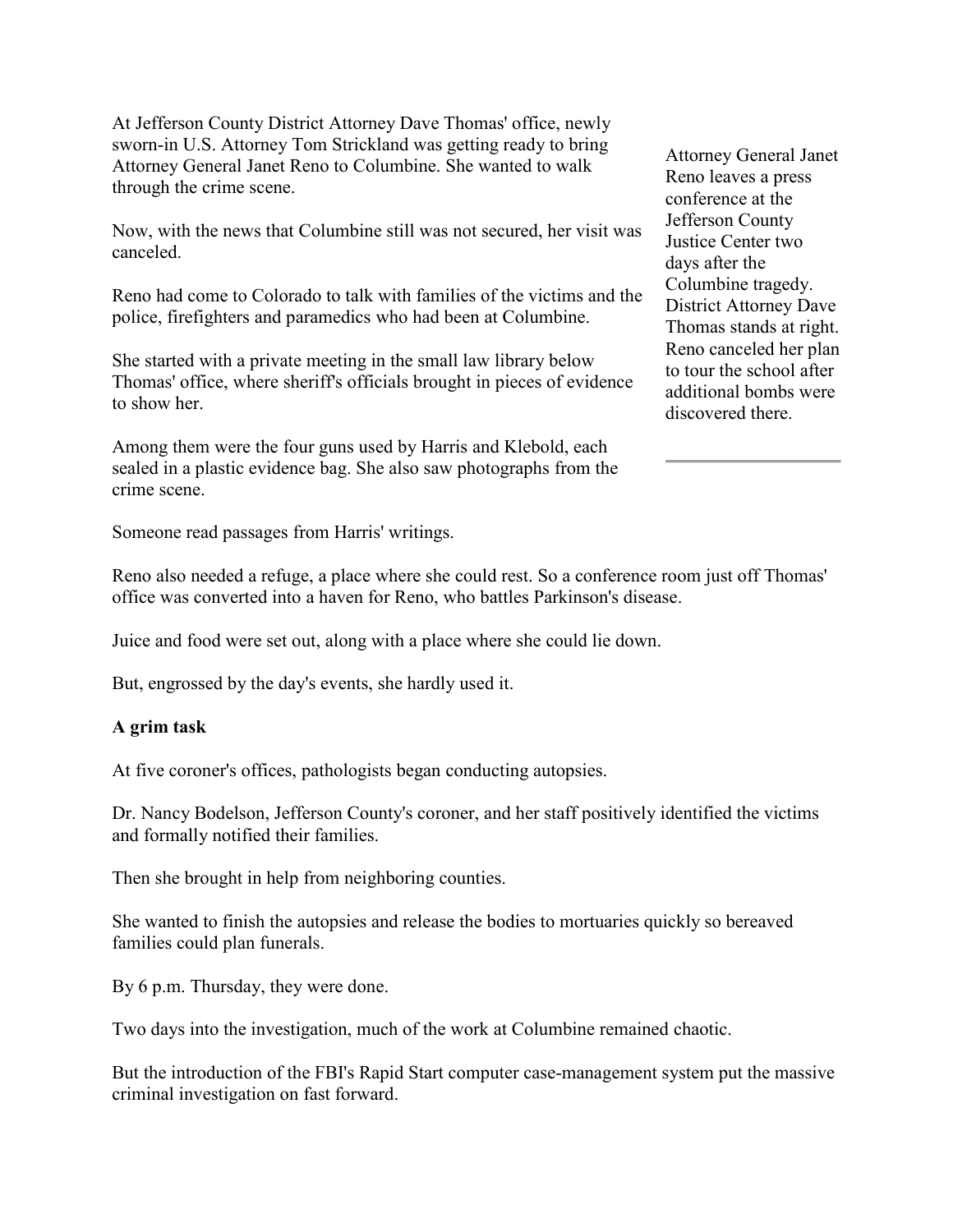The sophisticated software allowed investigators to track every lead, catalog witnesses, crossreference evidence and put a stop to duplication.

In a hasty training session, investigators were assured the system was "Crayola simple."

A second computer system managed the blizzard of reports from investigators. Eventually, those reports would fill more than 300 heavy three-ring binders, stored neatly on wooden bookshelves in a room at sheriff's headquarters the investigators came to call "the library."

On Friday morning, the start of Day 4, John Kiekbusch, the sheriff's lieutenant directing the investigation, brought nearly 100 detectives into the Columbine band room to talk.

The room itself was a stark reminder of why they were there. A door had been blown off its hinges by a SWAT team. Instruments, backpacks and music stands lay scattered where students had dropped them.

Chris Andrist, the sheriff's crime lab supervisor, set up large easels with sheets of white paper and color-coded markers to designate different types of information.

One by one, detectives rose, introduced themselves and explained what they had done and whom they had interviewed. As their information was written down, the sheets were ripped from the easels and taped to the band-room walls.

"People were literally pulling matchbooks out of their pockets with notes they had scribbled on them," recalls FBI supervisor Dwayne Fuselier.

For investigators from every major police agency in the metro area, the mass meeting was the first opportunity to hear what everyone had learned.

It also helped Kiekbusch and his command team decide how the crime scene should be managed and how investigative teams should be formed.

The meeting went on for seven hours. Toward the end, Fuselier stood to speak.

He said he was concerned about a rumor, circulating among investigators, that the FBI was taking over the case.

"We are often seen as the 800-pound gorilla, and I wanted people to know we were not trying to take over the investigation," he recalls. "I made it clear we were there to assist in whatever way we could.

"This is Jeffco's case all the way."

# **A mentor's legacy**

John Kiekbusch had come a long way to run the Columbine investigation.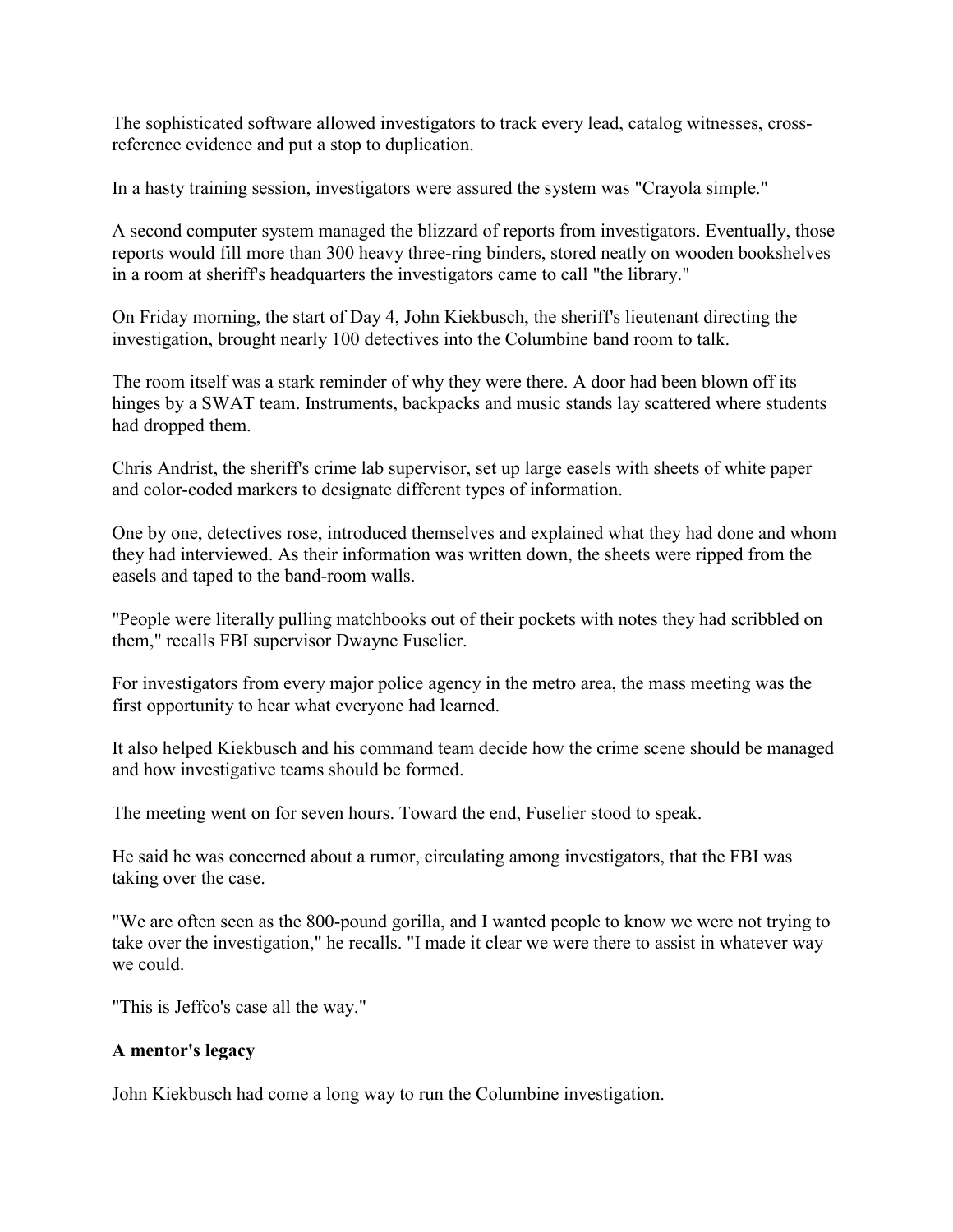He had started almost 30 years earlier, in the infancy of the Lakewood Police Department, under Pierce Brooks, a legend in national police circles.

Brooks had gained fame in Joseph Wambaugh's book *The Onion Field* for investigating the 1963 murder of a Los Angeles police officer by two drifters. He later helped the FBI create a serial crimes unit.

Brooks became Lakewood's second police chief in 1971, taking the job as a challenge to craft an efficient, professional police department almost from scratch.

He recruited talented officers from around the country. One of them was Kiekbusch, then a 25 year-old patrolman in Winona, Minn. He landed in Brooks' robbery-homicide squad.

Brooks, who died in 1998, believed that the answer to almost every homicide lay in the evidence at the scene.

"Murder is the greatest challenge," he once said. "You can't close your mind. You have to wonder what kind of person would act like this. You have to get inside the killer's brain."

He drilled that perspective into every cop who worked for him. Kiekbusch was no exception.

# **A critical tape**

By Friday night, FBI agent Mike Barnett, Jefferson County sheriff's Sgt. Don Estep and Colorado Bureau of Investigation agent Linda Holloway were on a commercial jet to the East Coast.

Their destination: FBI headquarters in Quantico, Va. Their cargo: The videotape from a surveillance camera in the Columbine cafeteria.

FBI technicians were waiting to analyze the film frame-by-frame and enhance the images.

It was important work. The tape might show whether someone other than Harris and Klebold had carried a gun or bombs into the school that day.

The three officers met the FBI technicians early Saturday morning. Late Sunday night, they hurried back to the airport to catch a flight to Denver, the enhanced tape in hand.

They had watched every second of the black-and-white tape, over and over again. It showed students hiding beneath tables, then running to safety.

It also showed Harris, in a white T-shirt, kneeling on the landing outside the cafeteria, firing his 9 mm Hi-Point carbine at the bomb.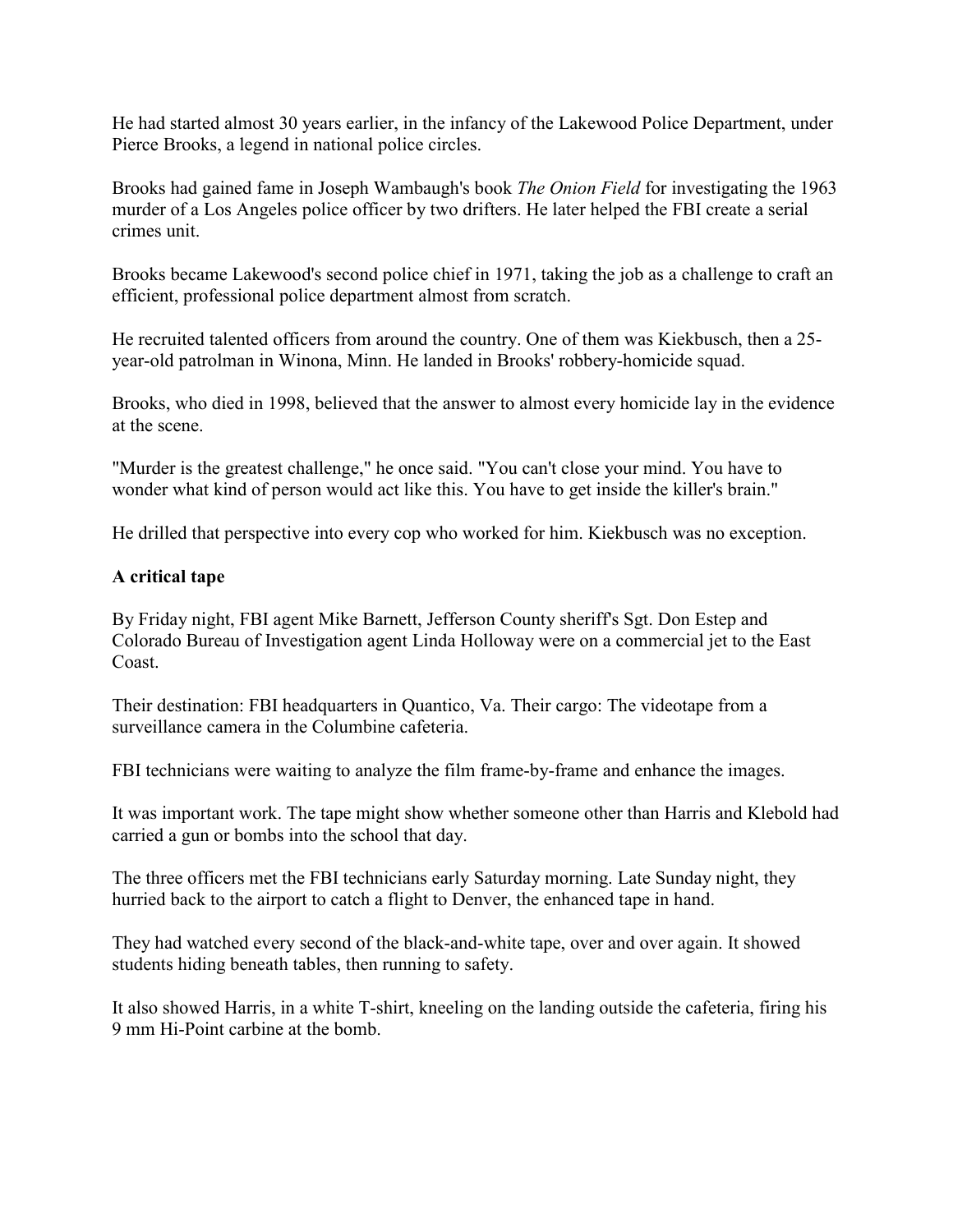The images helped investigators reconcile statements from students who saw a gunman in a white T-shirt and Harris in a trench coat. Harris, it turned out, had shed his trench coat outside the school's west doors as he and Klebold walked in.

It also showed Klebold -- who'd left his trench coat behind in the library -- wearing a black shirt and tossing a pipe bomb at one of the propane-tank bombs. Klebold dove behind some tables as the pipe bomb exploded, setting off sparks, filling the deserted cafeteria with smoke and starting a fire.

What it didn't show was that by the time the killers reached the cafeteria, their detailed plan had gone awry.

Their huge bombs hadn't exploded as planned -- when the cafeteria was full of students between 11:15 and 11:20 a.m.

So Harris and Klebold had started shooting on a hill outside the back door to the library, killing two and wounding eight others. Then they'd gone in the west doors, shooting a student at the far end of a hallway and fatally wounding teacher Dave Sanders.

Next, they'd barged into the library, where they killed 10 students and wounded a dozen more.

Then, the cafeteria tape showed, they went downstairs to try to detonate their balky bombs.

One question couldn't be answered: Did they intend to die in the fireball certain to result from the detonation of the bombs?

But the discovery of the cafeteria bombs, along with explosives found in the cars Harris and Klebold drove to Columbine, gave investigators fresh insight into the havoc the two teen-agers hoped to rain on their school.

Each of their cars, investigators found, was rigged with explosives timed to blow as police officers, firefighters and paramedics arrived on the scene.

Harris left his car in a space along the access driveway into the school from Pierce Street. Klebold's vintage BMW was parked not far from the cafeteria, seven spaces from the end of a row of cars teeming with officers after the first call for help went out.

### **The 'war room'**

Monday morning, six days after the tragedy, the task force moved from Columbine to its new home at the Taj Mahal, the nickname for the Jefferson County government building in Golden. County



nnis Schroeder © News Photo

Investigators found booby traps in Dylan Klebold's BMW, above, parked in the high school parking lot. Similar explosive devices also were found in Eric Harris' car nearby.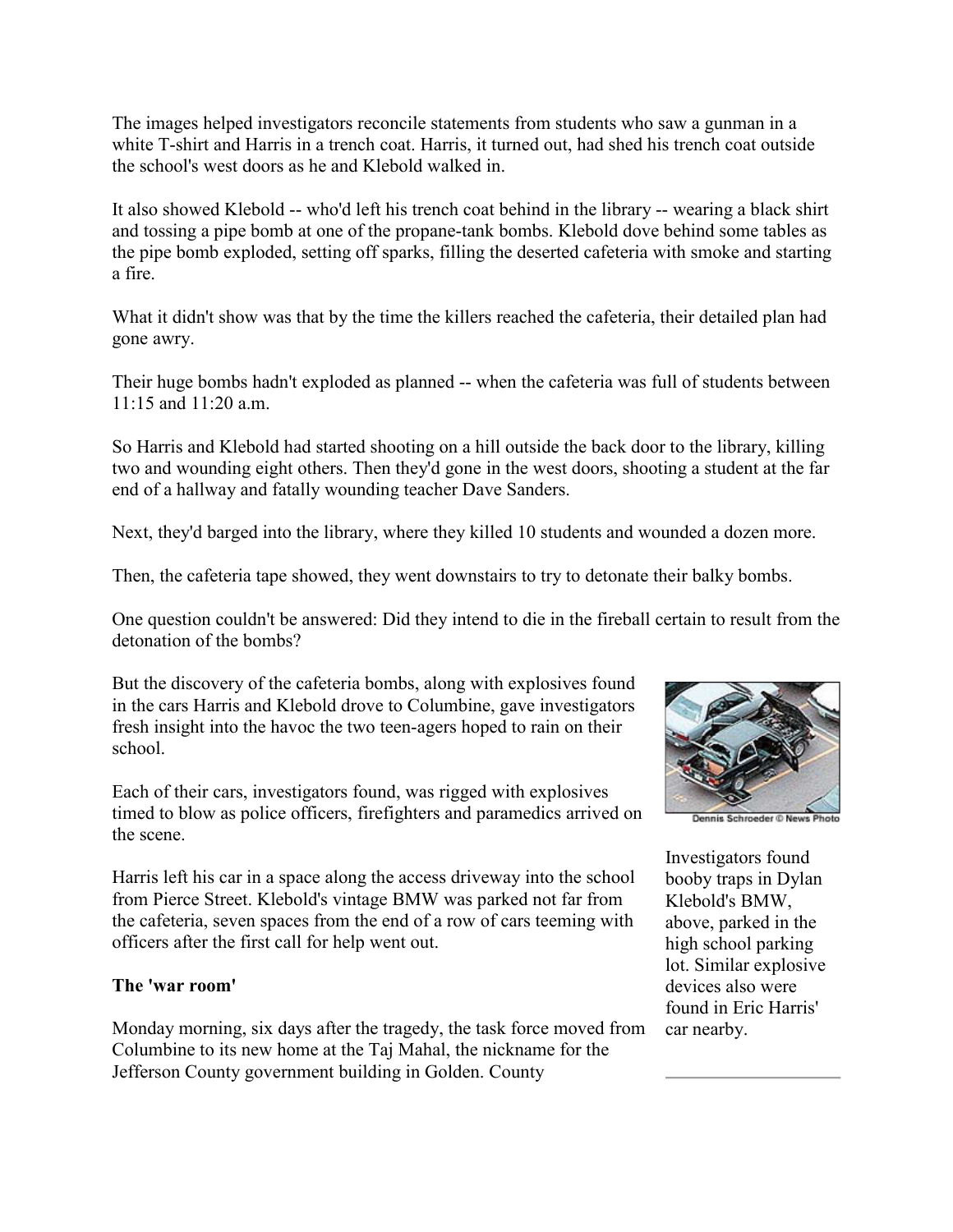commissioners cleared out west-wing offices to make room.

The area would be collectively known as the "war room," but it was actually several rooms. One, about 20 feet by 20 feet, held only computers -- Rapid Start, word processors and machines that let investigators access the Internet and the Colorado and national crime databases. Another was divided -- part work space, part telephones. Three other rooms housed investigators.

The CBI, which handles most lab work for police and sheriff's departments across the state, took on the ballistics testing. It was a big job -- evidence recovered at the school showed that Harris and Klebold fired nearly 200 rounds.

More than 100 rounds had been fired by law officers -- both those who briefly engaged in gunfire with the killers and the SWAT teams that laid down cover fire and, in some cases, blew open doors as they searched the school.

Technicians test-fired every weapon used at Columbine, then compared every bullet, fragment and shell casing. The work tied each round to the weapon that fired it.

The federal Bureau of Alcohol, Tobacco and Firearms, which traces 200,000 guns a year, tracked the histories of the four weapons Harris and Klebold had used. In addition, the ATF tackled lab work on all explosives recovered from the school and the cars and homes of Harris and Klebold.

Investigators found more than 80 bombs.

Some were pipe bombs. Others were fashioned out of propane canisters and CO2 (carbon dioxide) cartridges. Investigators even found some explosives containing homemade napalm, a jellied form of gasoline.

The huge number of bombs led some -- including Sheriff John Stone -- to believe that Harris and Klebold must have had help.

But because many of the devices were so small, investigators eventually concluded that they could have easily been carried into the school in duffel bags.

### **Team by team**

A vital step for task force leaders was to assign investigators from 12 local and federal agencies to six teams examining specific aspects of the crime.

Arvada police detective Russ Boatright was picked to lead the Library Team, responsible for unraveling the mysteries in the room where Harris and Klebold did most of their killing.

Boatright, 40, was no stranger to kids and guns. In 1991, a 14-year-old pulled a pistol on him in a junior high school in Arvada. Boatright subdued him and took the weapon away.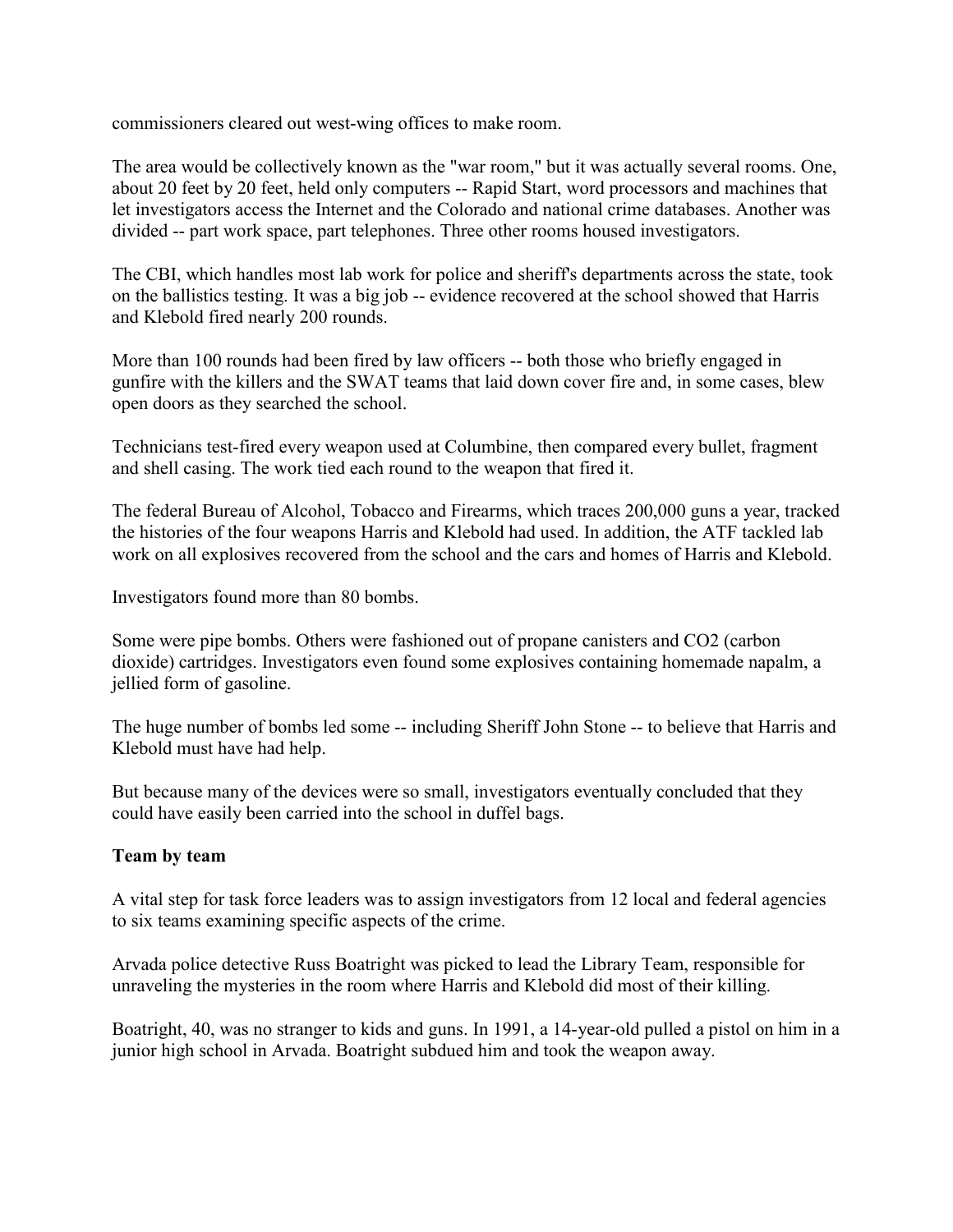FBI Agent Rich Price, 38, would run the Cafeteria Team. It would interview nearly 700 kids who had been in the lunchroom that morning.

Price, an ex-Marine, helped investigate the Oklahoma City bombing in 1995.

Estep, 49, would lead the Friends and Associates Team.

An undercover cop who specialized in examining radical organizations, Estep favored jeans and work shirts over the suits and ties of his FBI colleagues. With a full beard and shock of dark unkempt hair, Estep looked as if he could walk into any biker bar and never draw a suspicious glance.

But his appearance belied a hard-headed attitude toward crime that had earned the respect of officers across the metro area during his 27-year career.

Estep's team would look at every friendship of Harris and Klebold, every co-worker, anyone who had regular contact with them or knowledge of their activities.

FBI agent Mike Barnett was handed the Outside Team.

The 30-something Barnett was the youngest team leader. But he already was a veteran of Fuselier's domestic terrorism squad and known for thoroughness.

His team would retrace the movements of Harris and Klebold the day of the shootings, from the time they got up to their arrival at the school and their first bursts of gunfire on the hill outside the cafeteria, where they shot 10 victims. The team's work would stop at the point the killers entered the school behind a hail of bullets.

CBI agent Chuck Davis, 35, would lead the Computer Team. He had joined CBI in February 1995 after three years with the Air Force Office of Special Investigations, where he handled counter-espionage and child-pornography investigations.

From the time he built a computer from a kit in high school, Davis had had a passion for these magical machines. But he also carried a gun, served search warrants, kicked in doors and made arrests.

After a personnel shuffle, leadership of the Threats Team would fall to sheriff's Sgt. Rich Webb, 49. His job was to assess threats of school violence made after the Columbine tragedy, a task that eventually involved FBI agents across the country.

With teams in place, computer programs organizing vast amounts of data and evidence collection well under way, the investigation leaped forward.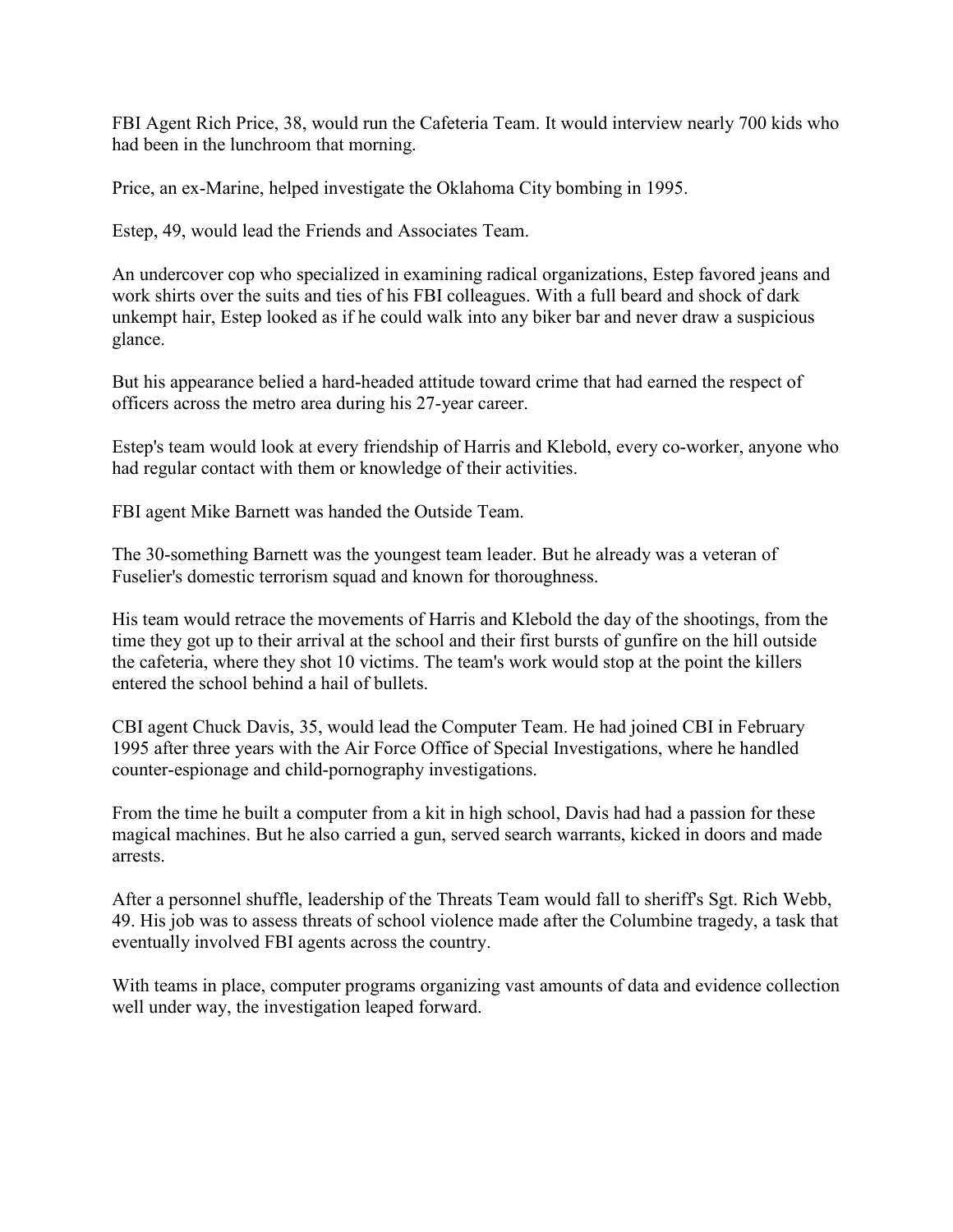### **A media horde**

As investigators moved through southern Jefferson County to interview witnesses and victims, they had company.

A crush of local, national and international media -- television, radio, newspaper, magazine and free-lance reporters, producers and camera crews -- dogged their tracks.

Investigators often saw reporters leaving the homes of witnesses as they arrived or arriving as they left.

Steve Davis, the sheriff's spokesman who became the official face of the investigation around the world, couldn't keep up with the demand for interviews.

In the first 30 days, his pager beeped 1,300 times.

Dozens of times, detectives had to conduct follow-up interviews with students after the kids told reporters something different than they'd told investigators.

Controversy even erupted inside the investigation.



Three days after the tragedy, sherriff's spokesman Steve Davis plays a tape of a 911 call made during the shootings. Saturation media coverage made Davis a worldwide symbol of the law enforcement response to Columbine.

Less than three weeks after the shootings, as the media jockeyed for new leads, *Inside Edition,* a national TV news entertainment show, aired a two-year-old videotape made for a class by four Columbine students.

It was a spoof, depicting a secret agent battling a mad scientist trying to blow up the school. But scenes of explosions at Columbine and a gun-toting student in a raincoat took on a sinister, almost prescient, tone in the wake of the killings.

Reporters then discovered that FBI agent Dwayne Fuselier's oldest son, Scott, by then a university student studying filmmaking in California, had created the video in a class editing project.

Fuselier told Kiekbusch and Sheriff's Capt. Dan Harris, another investigation leader, about the origins of his son's tape.

Don't worry about it, they told him.

But days later, the *Denver Rocky Mountain News* interviewed Brooks Brown, a longtime friend of Harris and Klebold who was identified shortly before by Sheriff Stone as a potential suspect. Brown said he had helped edit the videotape.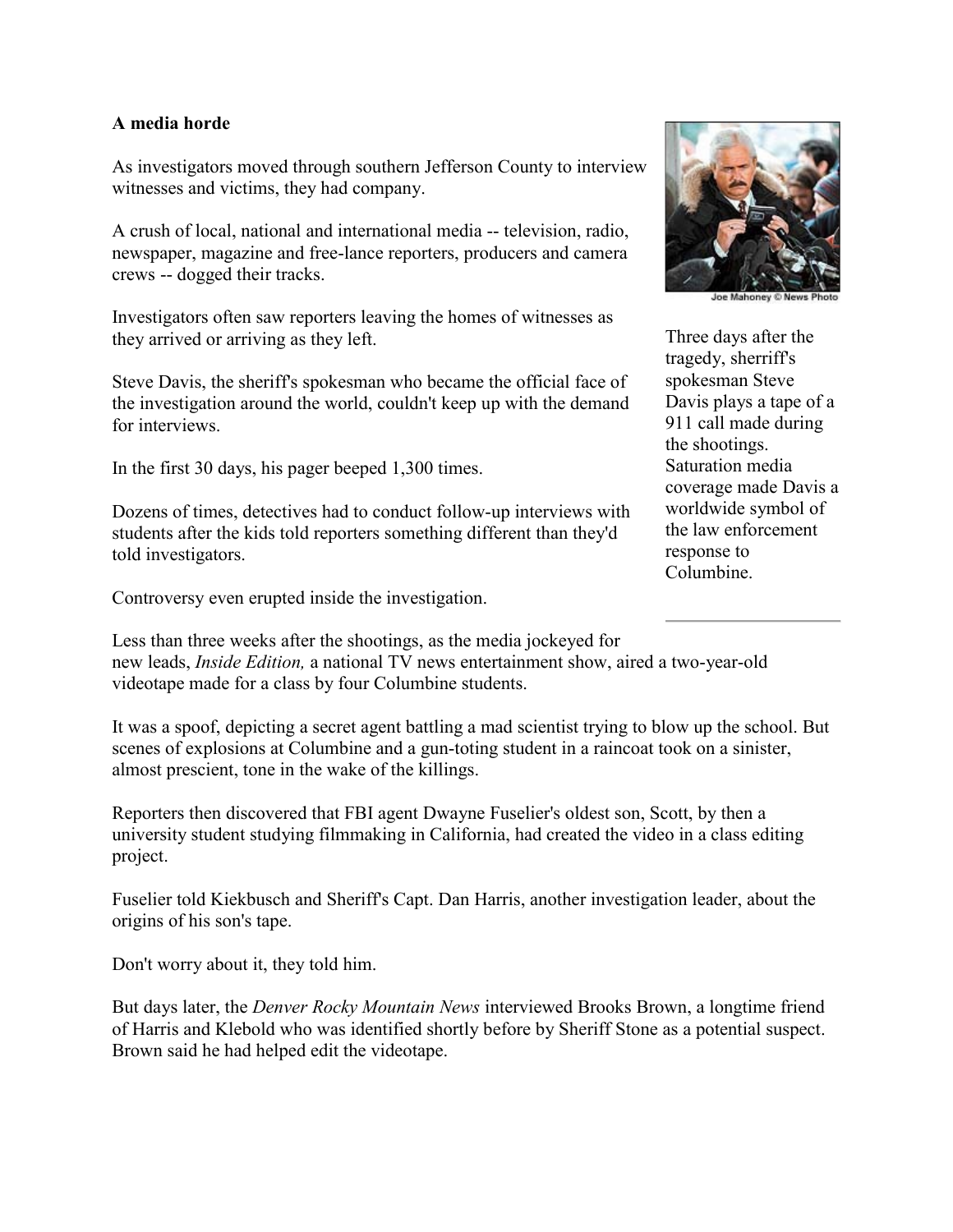A *News* editorial, noting the link to Brown, criticized the FBI and Fuselier for refusing to talk about the issue and for downplaying a potential conflict of interest. Though they didn't say it publicly at the time, Fuselier and other officials now acknowledge they discussed it.

Fuselier offered to quit the case if the tape compromised his role.

Forget it, Kiekbusch said. If everyone with a link to Columbine quit the task force, there'd be no one left.

Later, the teen-ager admitted that he'd lied about having been involved with the tape, Fuselier says -- and Brown's family acknowledges. The tenuous link that tied Fuselier's son to the killers never existed.

"There was absolutely nothing whatsoever to connect Dwayne's son to Harris and Klebold or to the event itself," Kiekbusch says.

Nevertheless, the saturation coverage of Columbine continued.

Weeks into the investigation, when Kiekbusch was finally getting five hours of sleep a night, he left his house early one morning. A man rushed up to him in his driveway.

"He introduced himself as Mr. Ono," Kiekbusch recalls, "a reporter for Japanese television. He insisted I tell him ... (about) the case."

Kiekbusch was already weary of daily calls from reporters, answering the same questions, over and over.

"Oh, no," he thought. "Now they're going to be waiting outside my house."

Kiekbusch's boss, Sheriff Stone, was having his own problems with the press.

In the first weeks, he was accessible, sometimes even eager to speak with reporters. He was usually frank, laying out his belief that investigators would find that Harris and Klebold had accomplices. It led to an uncomfortable scene one night after Stone granted an interview to a wire service reporter.

The story left the impression that arrests were imminent. Faced with questions from scores of other reporters, a sheriff's spokesman drove to Stone's house, got him out of bed and drove him back to Columbine to backpedal for the press.

Stone, 50, is an unusual breed -- part cop, part politician.

A former Lakewood police officer, Stone won a seat in 1986 on the Jefferson County Commission. He won two more four-year terms.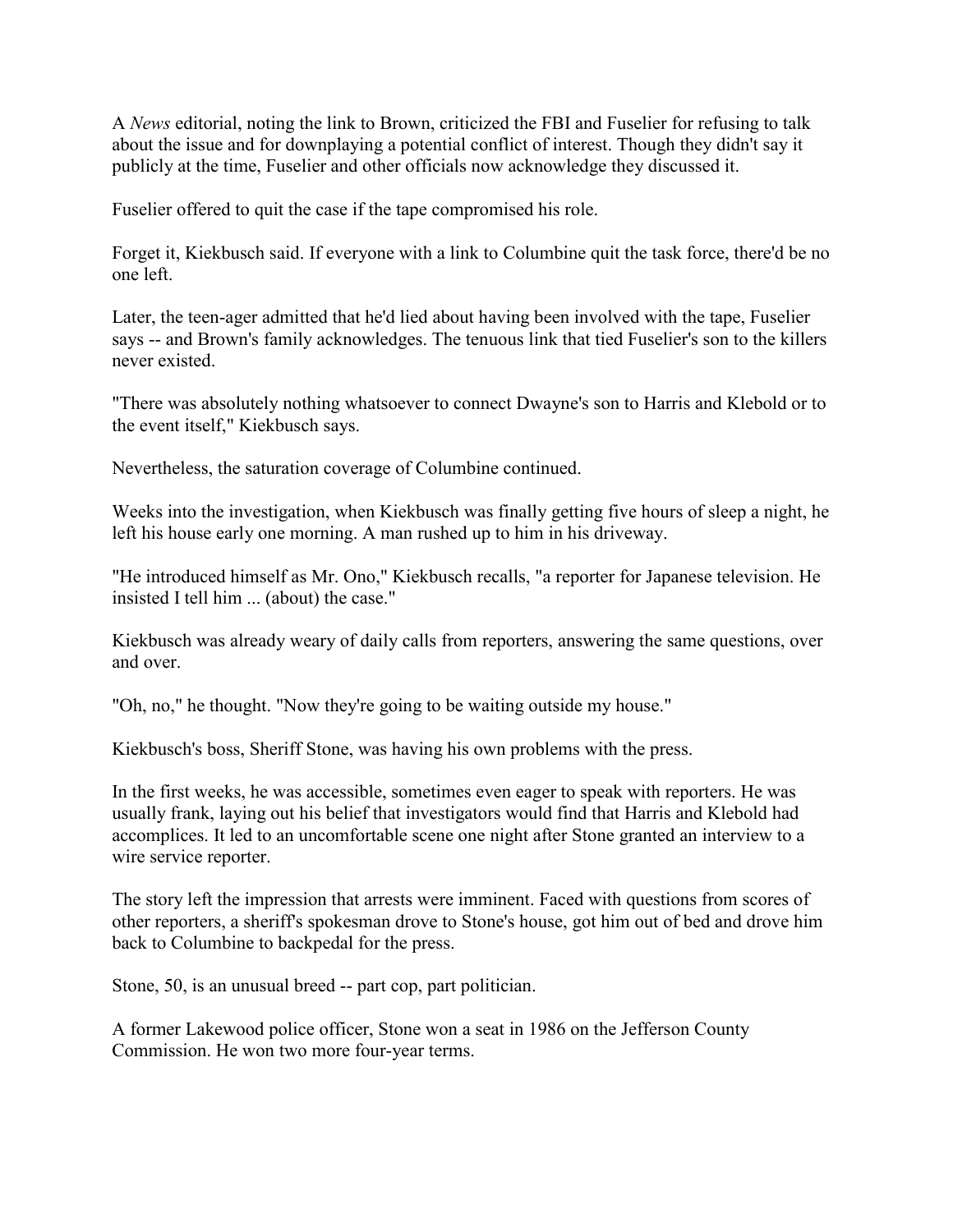Then, in 1998, he ran for sheriff -- without the endorsement of the Fraternal Order of Police -and won. He took office in January.

As a county commissioner, he'd grown comfortable speaking in public and granting interviews. But after his officers were asked, more than once, to respond to statements he'd made early in the Columbine investigation, his top aides privately urged him to say less.

Cops, by nature, are secretive. In the biggest criminal case in state history, some didn't want to divulge anything publicly. Others felt compelled to offer details to a stunned nation.

Stone also faced public criticism for some of his statements, including his speculation the first afternoon that the death toll could reach 25 and that Harris and Klebold probably had accomplices.

Today, Stone defends himself, saying he was merely giving out the best information available at the time.

That first afternoon, he notes, a teacher told investigators there was a "whole bunch" of kids shooting up the school.

It angers him that he was criticized by the same people who clamored for information - reporters.

Months later, after assuming a lower profile, Stone said he didn't regret his blunt comments early on.

"I think the public's got a right to know," he says.

**Tomorrow:** *The biggest question of all*

*December 13, 1999*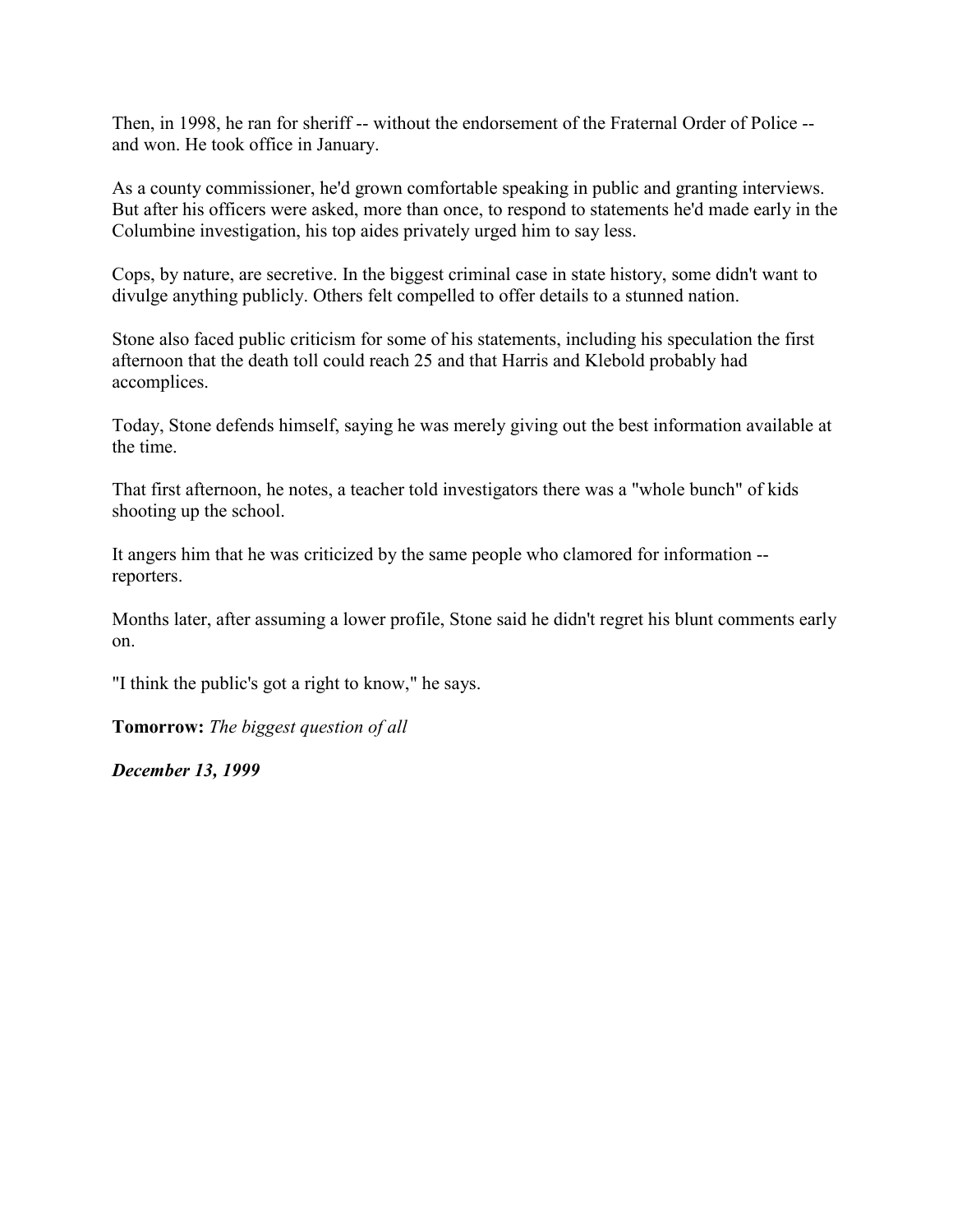### **Biggest question of all**

Detectives still can't fathom teen-age killers' hatred

**By [Dan Luzadder](mailto:luzadderd@rockymountainnews.com) and [Kevin Vaughan](mailto:vaughank@rockymountainnews.com)** *Denver Rocky Mountain News Staff Writers*

©1999, Denver Rocky Mountain News

Detective Kate Battan walked into a small office, carrying three videotapes.

The tapes, with perhaps three hours of footage, had been confiscated from the home of Eric Harris.

Battan, lead investigator in the Columbine High School shootings about 10 days earlier, dimmed the lights.

Up popped the young killers on the television screen, cocky and confident.

The teen-agers sat on a couch speaking into the camera, weeks before their murderous assault.

There was no doubt whom the boys were addressing. They kept referring to "you detectives."

We're doing this alone, they said, again and again.

And they made another point: They had begun planning their rampage long before the spate of school shootings across the country.

We're no copycats, they said. Those other kids? They're copying us.

If their boasts were true, their plan to assault Columbine had started more than two years earlier - - before the shootings in Springfield, Ore.; Jonesboro, Ark.; West Paducah, Ky.; and Pearl, Miss.

#### **THE SERIES**

**[Sunday:](http://web.archive.org/web/20030604131522/http:/denver.rockymountainnews.com/shooting/1212col1.shtml)** The first fragmentary reports of shooting at Columbine bring more than 600 police officers face to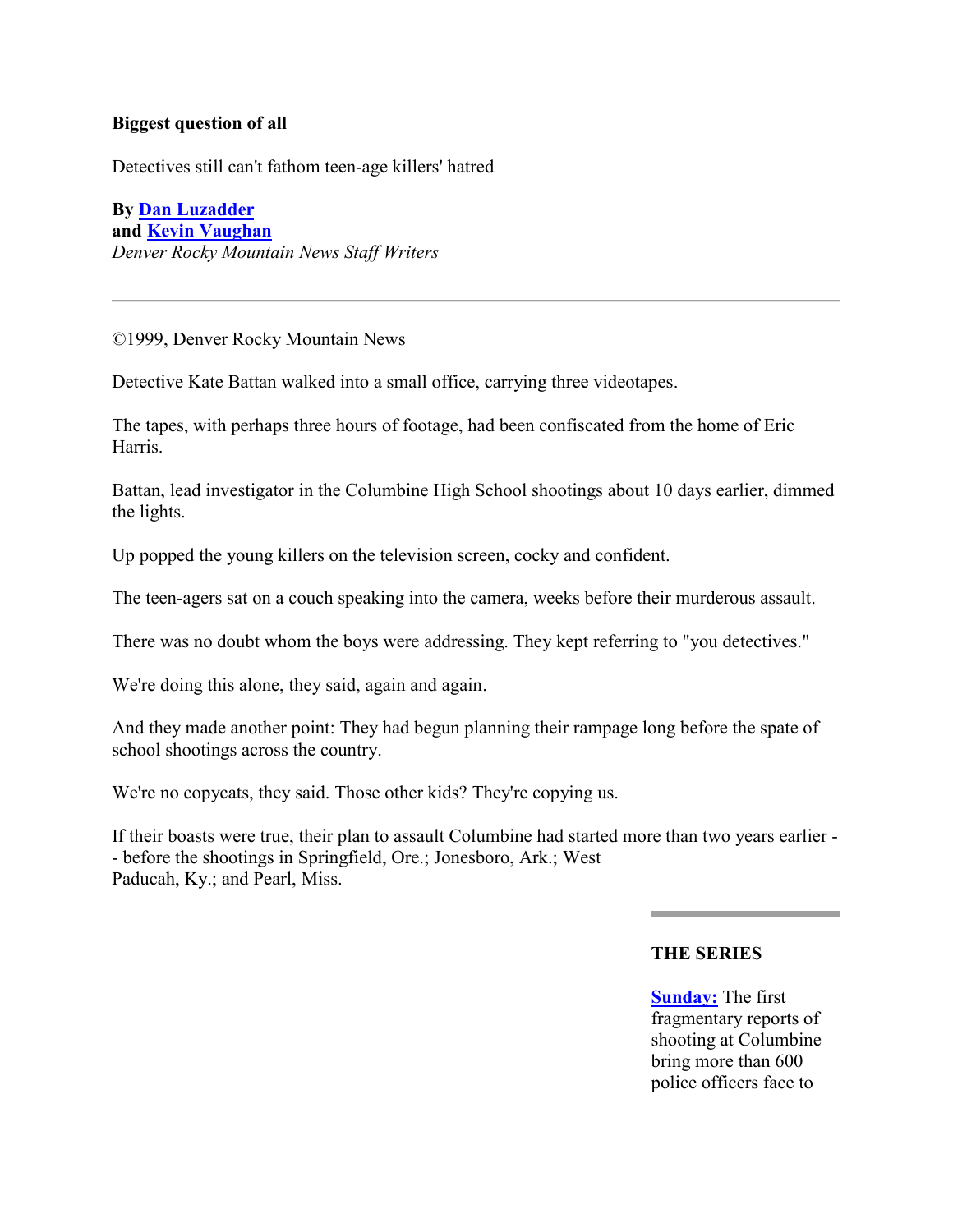The images and voices of the boys stunned Battan, an investigator who had moved in recent years from complex, white-collar and financial crimes to high-profile homicides.

In 1998 alone, the sheriff's detective had been involved in two of the most sensational cases in Jefferson County history -- the murder of two children by their mentally ill mother and a triple ax-slaying at a townhome over Fourth of July weekend.

But now, months later, even that experience couldn't ease the horror that eneveloped her in the darkened room as she watched Harris and Dylan Klebold speaking, it seemed, directly to her from the grave.

The images spooked Battan so much she turned the lights back up before the tapes finished.

"It just flabbergasted me," she says, "that so much evil came out of these two teen-age boys."

face with the unthinkable.

**[Monday:](http://web.archive.org/web/20030604131522/http:/denver.rockymountainnews.com/shooting/1213col1.shtml)** After 48 chaotic hours, specialists from a dozen agencies are organized into teams to launch a methodical examination of the crime.

**[Today:](http://web.archive.org/web/20030604131522/http:/denver.rockymountainnews.com/shooting/1214col1.shtml)** As they near the end of eight months of intensive work, investigators still grope for an answer to the biggest question of all.

The release this week by *Time* and the *Denver Rocky Mountain* N*ews* of printed excerpts of the videotapes gave the public a detailed glimpse at the criminal minds of the two killers. But the printed words don't convey the cold, calculating tone of the boys' voices.

In their soliloquies, Harris and Klebold thanked two friends who had helped them get the semiautomatic pistol they'd used at Columbine. The boys urged investigators not to press charges against the two.

"If they wouldn't have f------ helped us out, then we would have found someone else," Harris bragged. "We would have gone on and on. We would have found some way around it, 'cause that's what we do."

In the months ahead, Battan would come to see this as the quintessential philosophy of the two boys: "That's what we do."

"That," Battan says, "is Eric Harris and Dylan Klebold."

### **Guns and bombs**

For explosives specialist Doug Lambert of the federal Bureau of Alcohol, Tobacco and Firearms, Columbine was everything he'd ever trained for. His job was simple: make sure more bombs weren't planted in the school.

Two of Lambert's colleagues were unlike any others.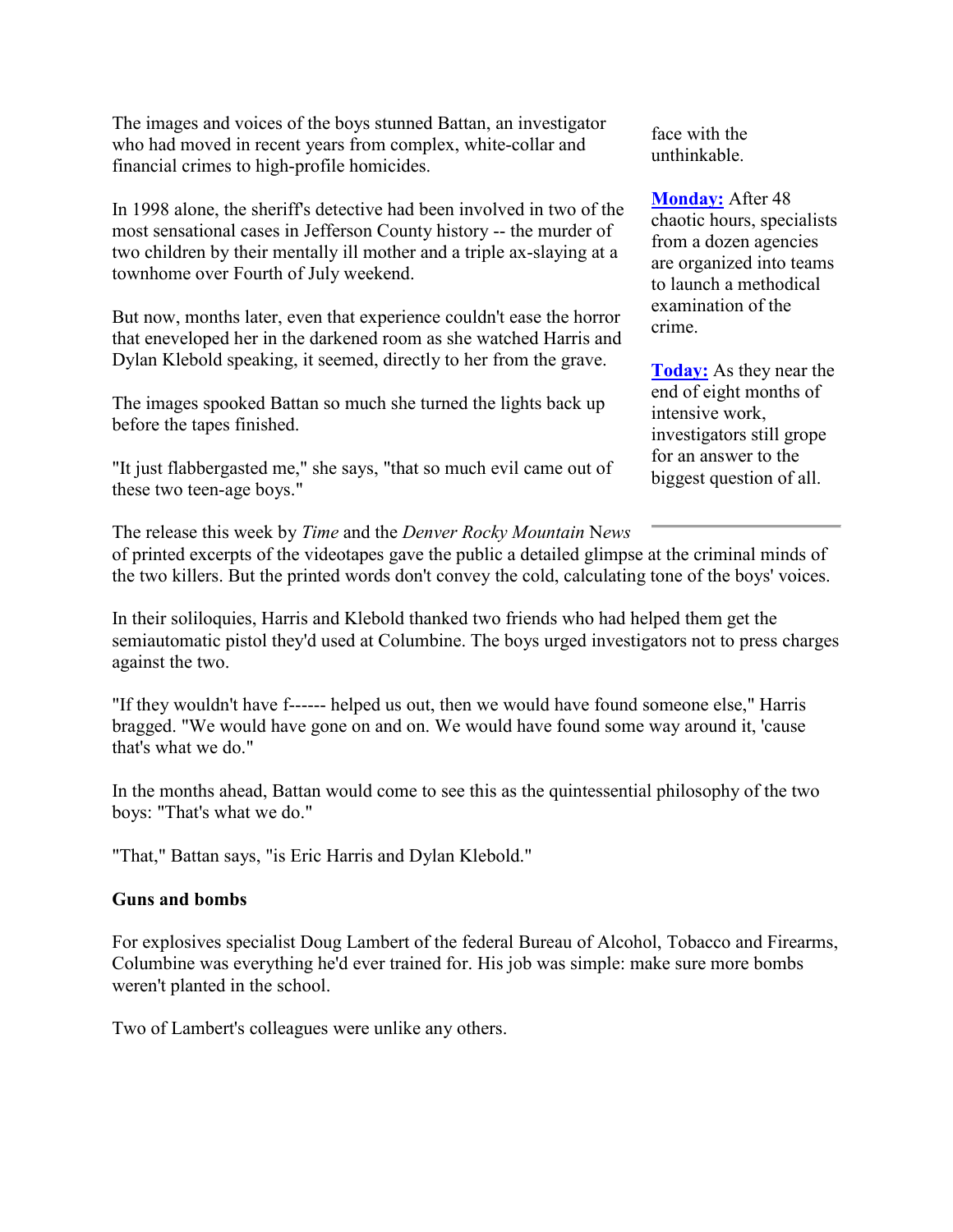Jenny and Cascade, Labrador retrievers from Virginia, were specially trained to sniff out chemicals found in bombs and bullets. ATF agents used them to check each locker, air duct, ceiling and backpack.

The agents examined the scores of bombs -- exploded and undetonated -- found inside the school. They used a computer program to map where fragments were recovered.

"We basically put all the pieces back together again," says Jerry Petrilli, head of the ATF's firearms group in Denver.

Local bomb experts defused those that didn't explode.

As they went, ATF agents cautiously packaged each device -- or what was left of it.

But flying the mass of material to the ATF's national bomb laboratory in Walnut Creek, Calif., was too dangerous. Instead, agents loaded the bombs into a light brown Ford Explorer and drove them to California.

On the scene for more than a week, Lambert came away thankful that Harris and Klebold knew little about building bombs.

They didn't understand explosive reactions. They didn't understand electrical circuitry.

None of the four bombs wired with timing devices -- two in the cafeteria and devices in the killers' cars -- exploded as planned.

### **The killers' suppliers**

While bomb experts unraveled explosives evidence, ATF agent Marcus Motte and other investigators tracked the guns.

Investigators, talking to everyone who knew Harris and Klebold, quickly determined how the guns got into the killers' hands.

Three days after the killings, two ATF agents met with Nate Dykeman, an 18-year-old friend of Harris and Klebold.

Dykeman provided some of the first clues to the path of the guns, telling investigators that two weeks before the shootings, he'd seen Harris with a videotape in one of their classes at Columbine. The tape showed Harris and Klebold firing guns at a shooting range in the mountains.

Also on the tape, Dykeman related, were scenes showing Philip Duran, 22, and a friend of his named "Mark" firing two shotguns. Duran worked with Harris and Klebold at a Blackjack Pizza parlor about a mile from the high school.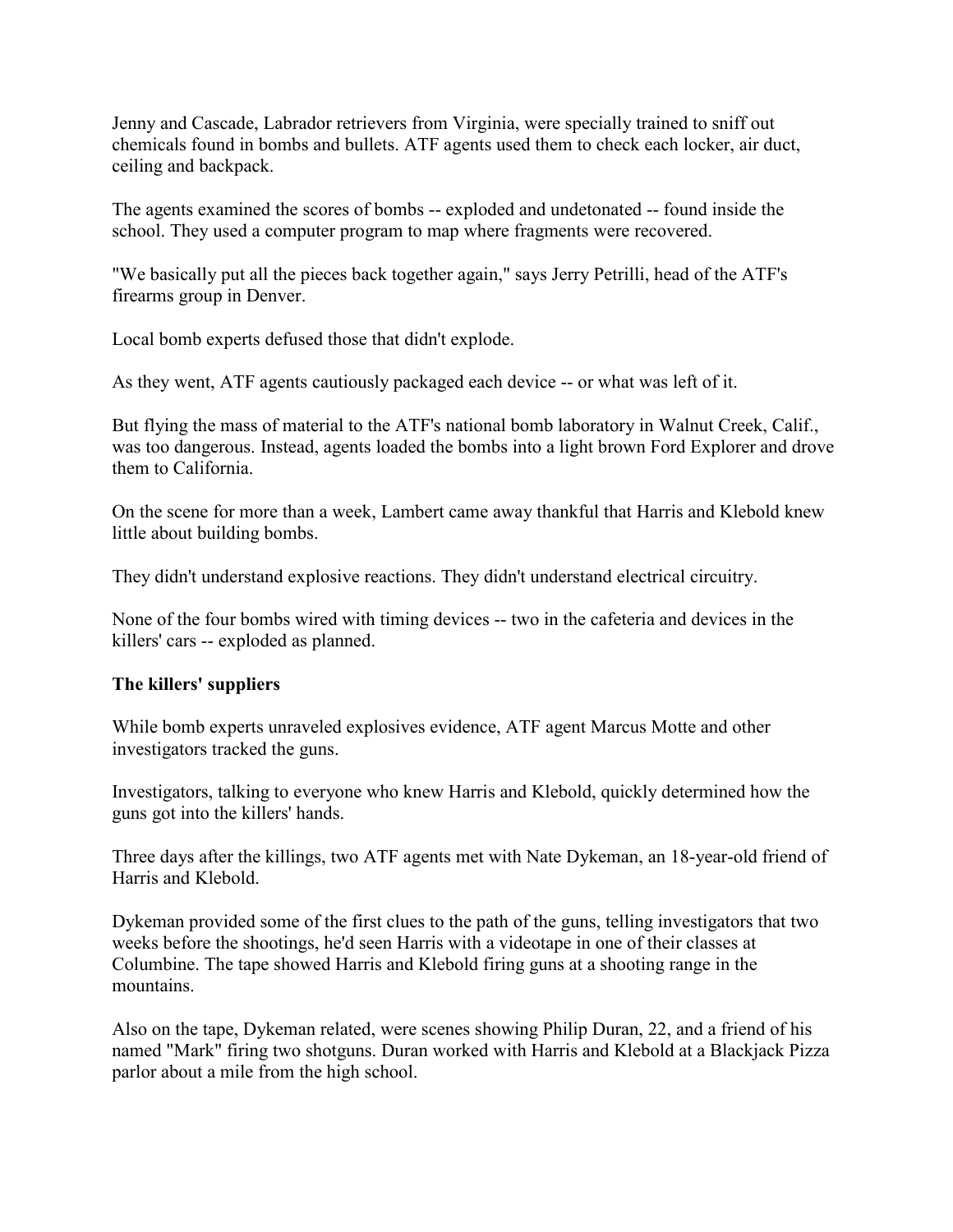Two days later, Motte interviewed Duran.

Duran told the ATF agent that Harris and Klebold had approached him in January, eager to buy a gun. Duran gave them the phone number of a guy he knew named Mark Manes.

Duran said he collected money from Harris and Klebold and gave it to Manes as part of the sale of a TEC DC-9 9 mm semiautomatic pistol, a gun Klebold fired 55 times at Columbine, killing four and wounding two. It was also the gun that ended his life.

After the shootings, realizing Harris and Klebold had used the gun he'd sold at Columbine, Manes hired an attorney and decided to cooperate with investigators.

On April 30, on the sixth floor of the Federal Building in downtown Denver, Manes and his attorney met with Motte and other investigators.

Manes told them he had purchased the weapon at a 1998 gun show and acknowledged that he'd been introduced to Harris and Klebold by Duran.

Manes said he sold the gun to the killers on Jan. 23 for \$500.

Manes was sentenced Nov. 12 to six years in prison for selling the gun to Klebold and Harris and for firing a sawed-off shotgun with them weeks before the massacre. Duran faces similar charges.

Investigators also tracked two shotguns and a carbine from Harris and Klebold to Robyn Anderson, 19. She'd been Klebold's prom date three days before the attack.

But Anderson, who admitted buying the three guns for Harris and Klebold at the Tanner Gun Show in Denver, has not been charged.

Federal law prohibits the "straw purchase" of a firearm on behalf of someone who is ineligible to buy it. The two killers were underage.

But the law applies only to guns sold by a licensed federal firearms dealer. ATF agents have determined that Anderson bought two of the three guns from a private person -- not a dealer. But they have not found who sold Anderson the third gun.

If that person turns out to be a licensed dealer and Anderson falsified documents to disguise the purchase, she still could face charges.

# **The Library Team**

As Arvada police detective Russ Boatright took his team into the school library for the first time, technicians were still photographing, cataloging and collecting debris.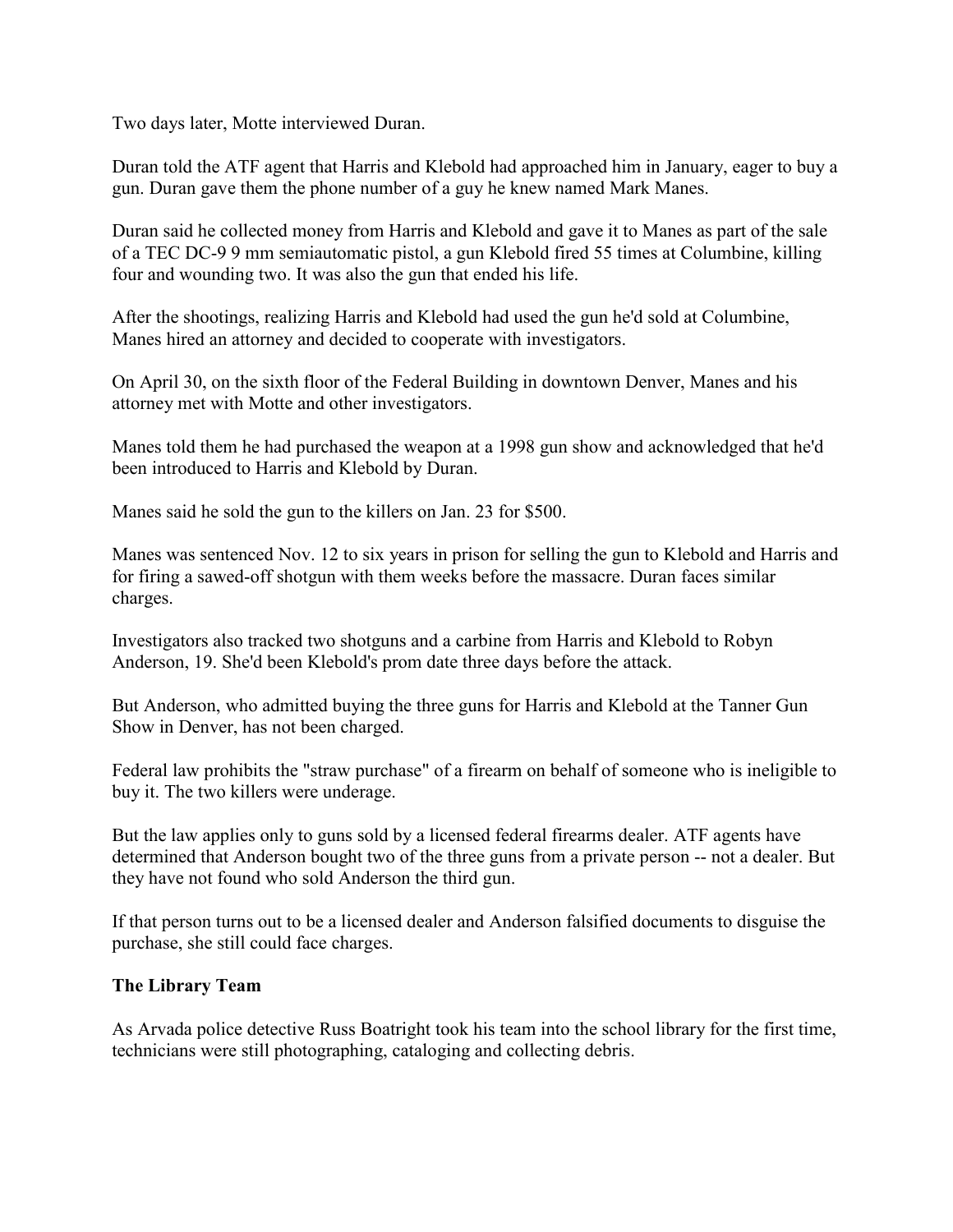"We actually had an idea of what happened before we went in there," he says. "But it doesn't actually hit you until you see it."

At 40, Boatright had been a cop for more than 17 years. He'd seen plenty of misery, including crimes against children.

But the blood-spattered room stunned even him.

At first, he could not imagine the terrifying minutes in the library on April 20 -- smoke choking the air, a fire alarm blaring, strobe lights flashing, gunshots ringing out, one after another.

But soon it would become painfully real to him.

Boatright's team had the benefit of one incredible piece of evidence -- the tape of a 911 call made by Patricia Nielson, a teacher Harris wounded. She'd been shot near the school's west doors, where the gunmen entered, then had crawled to the library and grabbed a phone.

Despite the wail of the fire alarm, investigators were able to enhance the tape.

What they retrieved was an audible record of terror, one gunshot at a time. The tape showed that the shooting in the library was over in 71/2 minutes.

Starting with a rough sketch, investigators asked the 40 kids and four teachers who had survived the library massacre to draw in their recollections.

Boatright kept track of the developing story with color-coded markers -- red for the dead, blue for the wounded, green for the survivors who escaped physically unharmed.

The FBI sent experts to Columbine from Virginia to construct an elaborate model of the school. They took back rough drawings and detailed measurements.

They returned in midsummer with a diorama of the cafeteria and the library above it. It was exact -- down to the bookshelves that divided the library into three sections and the trees standing outside.

Boatright's team started interviewing everyone.

"Nobody saw everything from A to Z," he says.

The physical barriers in the room -- bookshelves and desks -- and the terror accentuated the reality that no two people ever see an event exactly the same way.

It reminded Boatright of a collage that hangs in a hall at Columbine.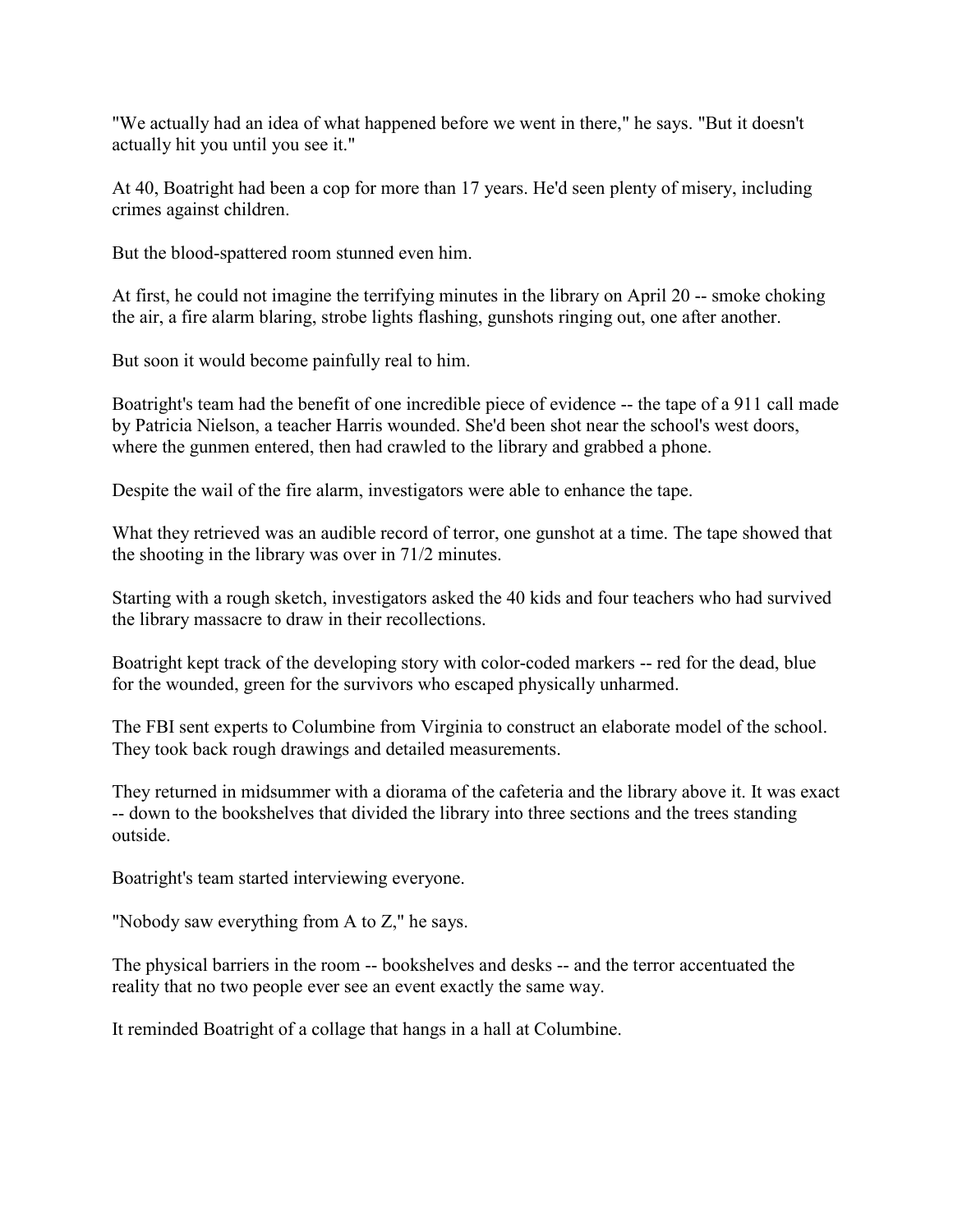A teacher assigned students to photograph a tree. Each kid snapped pictures from various angles. When they put all the pictures together, the composite image depicted the entire tree, each slice a different size, from a different perspective.

To clear up the inconsistent library accounts, the team launched an excruciating process -- taking the survivors back inside.

For the traumatized kids and their parents, it was an appalling scene: dried blood on the floor and walls, name tags marking the spots where students fell.

The investigators asked the survivors to crawl back under the tables where they had ducked for cover. Then they joined them, on hands and knees, to see it how the survivors had seen it.

One of the most noted episodes in the library had been a reported exchange between student Cassie Bernall and one gunman.

"Do you believe in God?" the gunman asked.

"Yes, I believe in God," Cassie replied.

"Why?" the gunman said, then pulled the trigger.

But student Emily Wyant, who had crouched under a table beside Bernall, told investigators the conversation never happened.

Later, with student Craig Scott, who'd escaped from underneath a table where two classmates died, investigators' doubts grew.

Scott is the brother of Rachel Scott, who had been killed outside the school. He had been a few feet from Cassie and thought it was her voice he heard.

But when he revisited the library, he realized the voice had come from another direction -- from the table where student Valeen Schnurr had been shot.

Investigators came to believe it was probably Valeen, who survived, who told the gunman of her faith in God.

Reconstructing events in the library drained Boatright and his team. They gradually realized how vulnerable everyone had been that day.

"When you see the room, you see that no one was really hiding," Boatright says.

One question could not be answered: How did Harris and Klebold pick their victims?

Under one table, they'd gun down two kids, only to leave a third physically unscathed.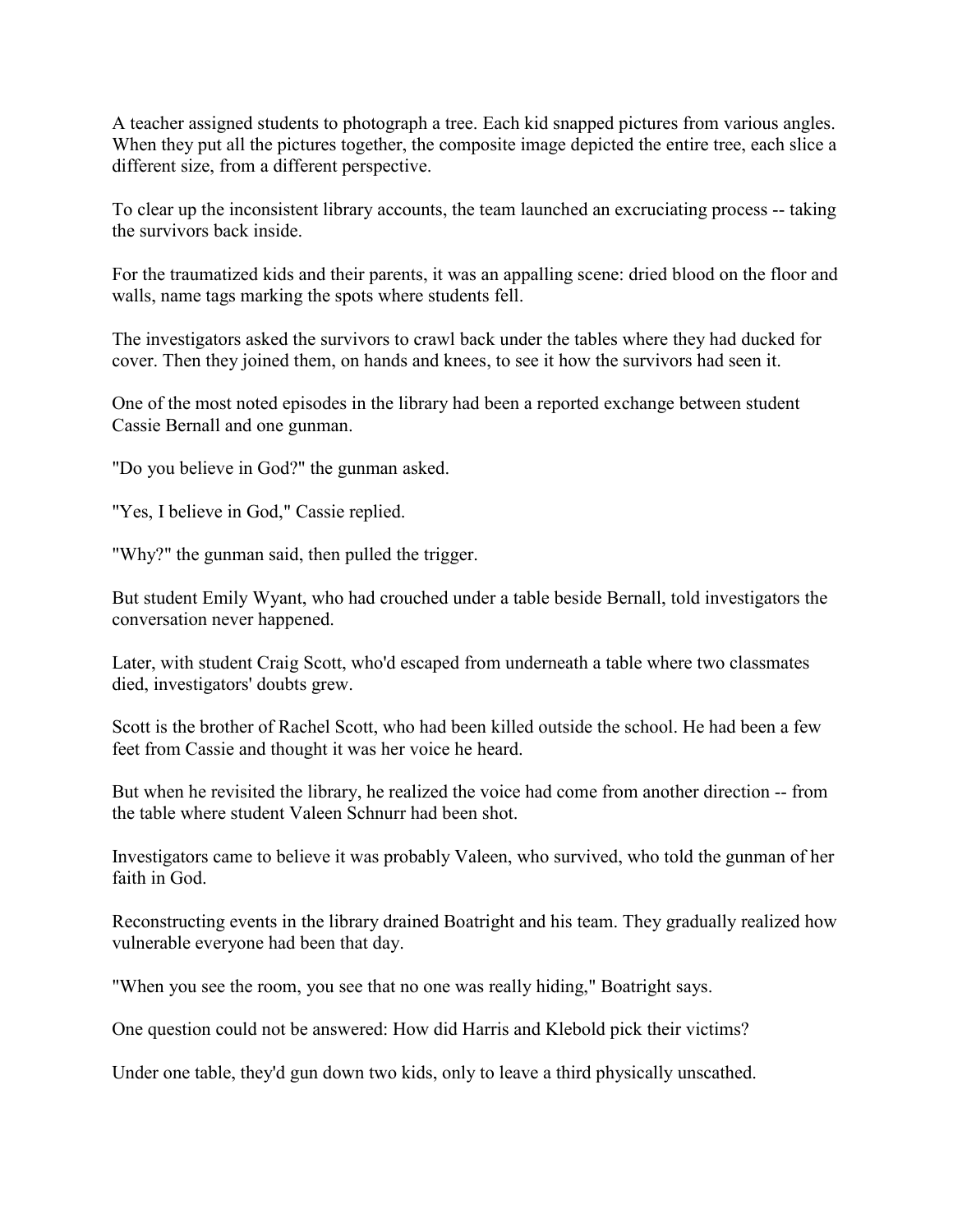"None of it makes sense," Boatright says. "Realistically, they could have gone through that library and shot every single person."

# **The Cafeteria Team**

When investigators filed into the cafeteria Harris and Klebold had planned to incinerate, its floor was still soggy from sprinklers that sprayed for hours after the fire alarms sounded six days earlier.

A musty stench hung in the air. Food cluttered the tables; 450 backpacks littered the room.

Nine-year FBI veteran Rich Price and his 25-member crew started to identify every student who had been in the cafeteria. A list provided by the school district indicated each student who had an A-period lunch hour. But many of them had gone home or to restaurants to eat.

Investigators went from one student to another. Each would give them a new handful of names to track down.

Some visits would last 15 or 20 minutes, others hours.

Just as it had in the library, technology gave a helping hand.

The surveillance camera in the lunchroom captured the arrival of Dave Sanders, the teacher who was fatally wounded minutes later. It also recorded the exodus of the students, and -- finally - the arrival of Harris and Klebold.

By the time they were finished, investigators had developed a seating chart that placed everyone in the cafeteria, exactly where they were when shots rang out.

"It was like dropping 700 toothpicks -- give or take -- and putting them back in the box, exactly the way they were," Price says.

# **The Computer Team**

In a laboratory off Kipling Parkway in Lakewood, in what looks like the back room of a computer repair shop, Colorado Bureau of Investigation computer expert Chuck Davis went to work.

Behind a locked door, shaded by drawn blinds, Davis and his investigators analyzed the computers seized from the Harris and Klebold homes and elsewhere, tracing their data, uncovering their digital secrets.

Davis was well-suited to the job. When he joined the CBI four years earlier, he became the first investigator outside the Internal Revenue Service and the military to look at computer crime in Colorado.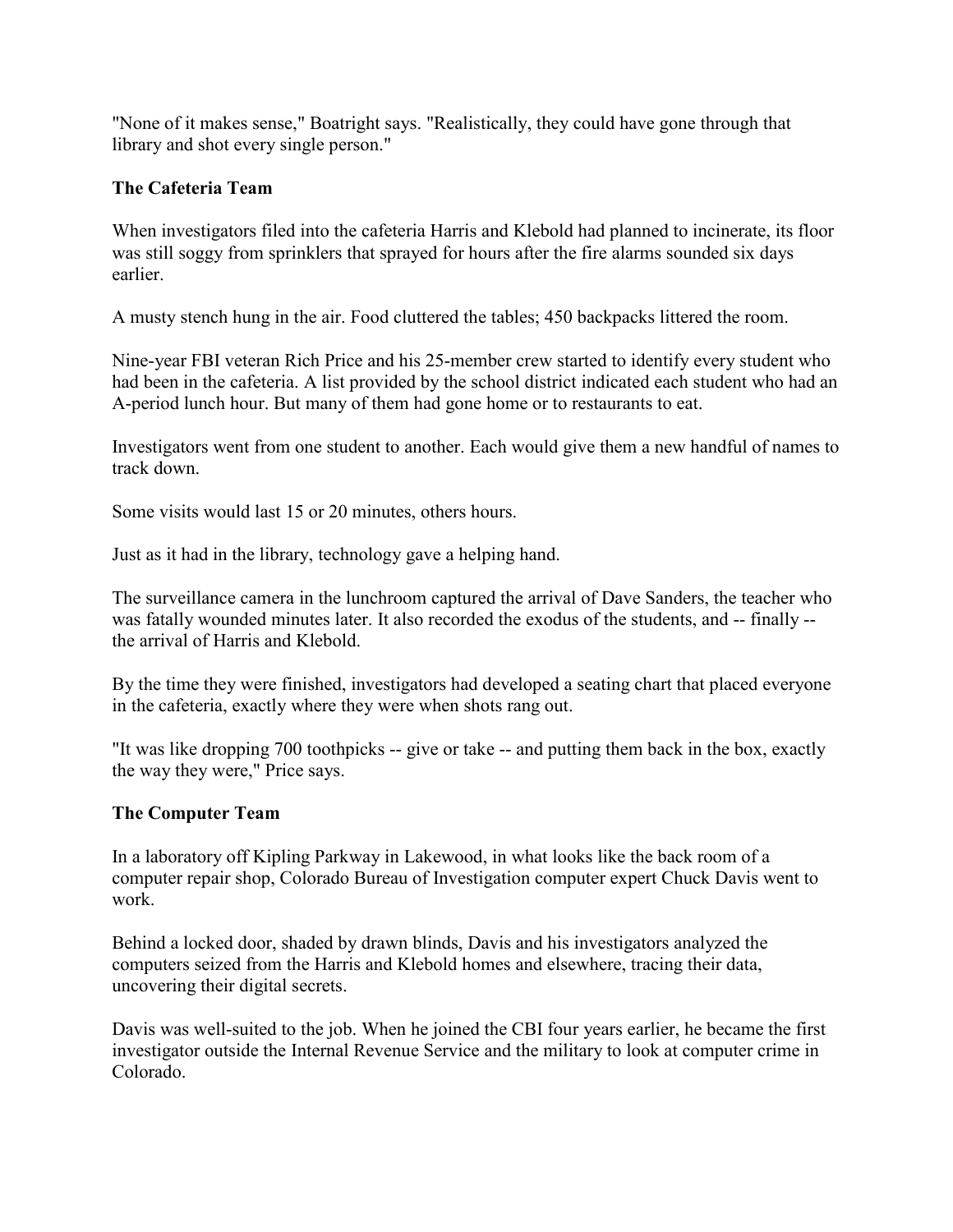Just hours after the Columbine killings, Davis went to Harris' home, where detectives seized the killer's computer. It became evidence item No. 001.

In the next few weeks, the team confiscated 18 other computers and 5,000 disks, most from friends of the killers. Three of the computers were taken from Columbine High: the school's main server and two machines in the media laboratory where Harris and Klebold often worked.

They pored over e-mail among Harris and Klebold and friends. Most of the writings spoke only of teen-age concerns. Girls. Games. Television shows.

The investigators scrutinized Web postings and other writings -- some from Harris' computer - promising more death on April 26, a threat that never materialized.

Unlike Harris' computer, Klebold's offered no help.

Investigators concluded that Klebold had gutted the machine, erasing one of the two hard drives, leaving it blank.

"I can't prove it," Davis says. "But deep down in my heart, I think it was probably nuked either the day before, or that morning."

What did Klebold have to hide?

"We'll just never know," Davis says.

Investigators concluded that other computers probably were tampered with after April 20 and before they were seized.

They found scores of Internet and e-mail threats related to Columbine -- everything from "I was there and helped shoot the kids" to "There are pipe bomb instructions at this Web site."

They tried to track down what they dubbed a "master school bombing list" only to discover it didn't exist.

When a kid in New York posted an Internet message claiming that he'd been at Columbine, cops kicked in his door and took his computer.

"We took it seriously," Davis says. "I like to think cops have a sense of humor, but when you're dealing with a bunch of dead kids, our humor factor was zero."

The computer team found no evidence to suggest that anyone knew about the macabre plans of Harris and Klebold -- or helped carry them out.

But the investigators destroyed a myth: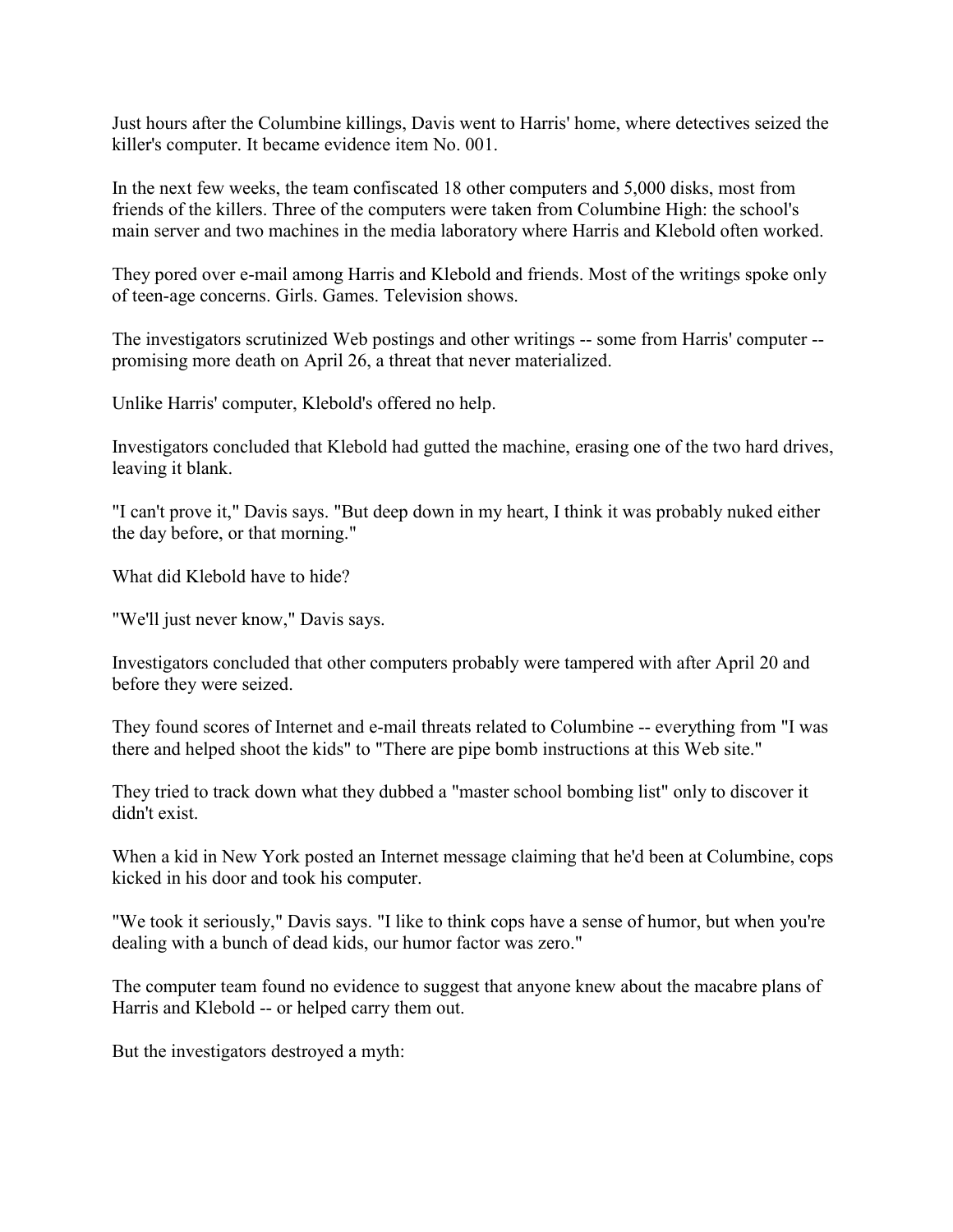Harris and Klebold weren't the computer experts they had been made out to be. They were good, Davis says, but other kids could do much more.

# **The Outside Team**

In the moments before Harris and Klebold began their assault, some students had dropped their backpacks and gone outside to play on the soccer field. Some had left campus. Others took advantage of the sunshine to have lunch on the grass.

Mike Barnett's team eventually identified 100 witnesses outside the school, not including law enforcement officers.

"The main thrust was to interview witnesses to determine the sequence of events," the FBI agent says. "Who was where, who shot whom, who did what."

To do that, the team turned to the FBI's special projects unit on the East Coast. They developed a four-foot-by-five-foot, computer-generated schematic with plastic overlays locating all the outside witnesses, victims and police, and what they had seen.

They tracked down school janitors and maintenance workers from Clement Park next to the school. They found people who had walked past the school or through the parking lots that morning.

And they waited patiently for the chance to interview those who were seriously wounded.

Some witnesses had seen Harris and Klebold arrive in the parking lot. But no one had seen them carry two large duffel bags inside minutes later and set them down in the cafeteria.

Barnett and his team discovered, through sales receipts, that Harris and Klebold had filled the two large propane tanks for their cafeteria bombs the morning of the attack.

The Outside Team also interviewed every police officer outside the school that day, including sheriff's deputies Paul Smoker and Neal Gardner, who briefly traded shots with Harris and Klebold. Team members also interviewed nine other officers who fired their weapons at Columbine on April 20.

The investigators dispelled several claims by witnesses, including one about a rooftop sniper.

The man on the roof, it turned out, was an air conditioning repairman who quickly hid when the shooting started. He saw virtually nothing.

# **The Friends and Associates Team**

The day of the shootings, television crews captured video of three young men in a field near the school. They were wearing military fatigues and walking toward the scene. Police with bulletproof vests and shotguns handcuffed them and led them away.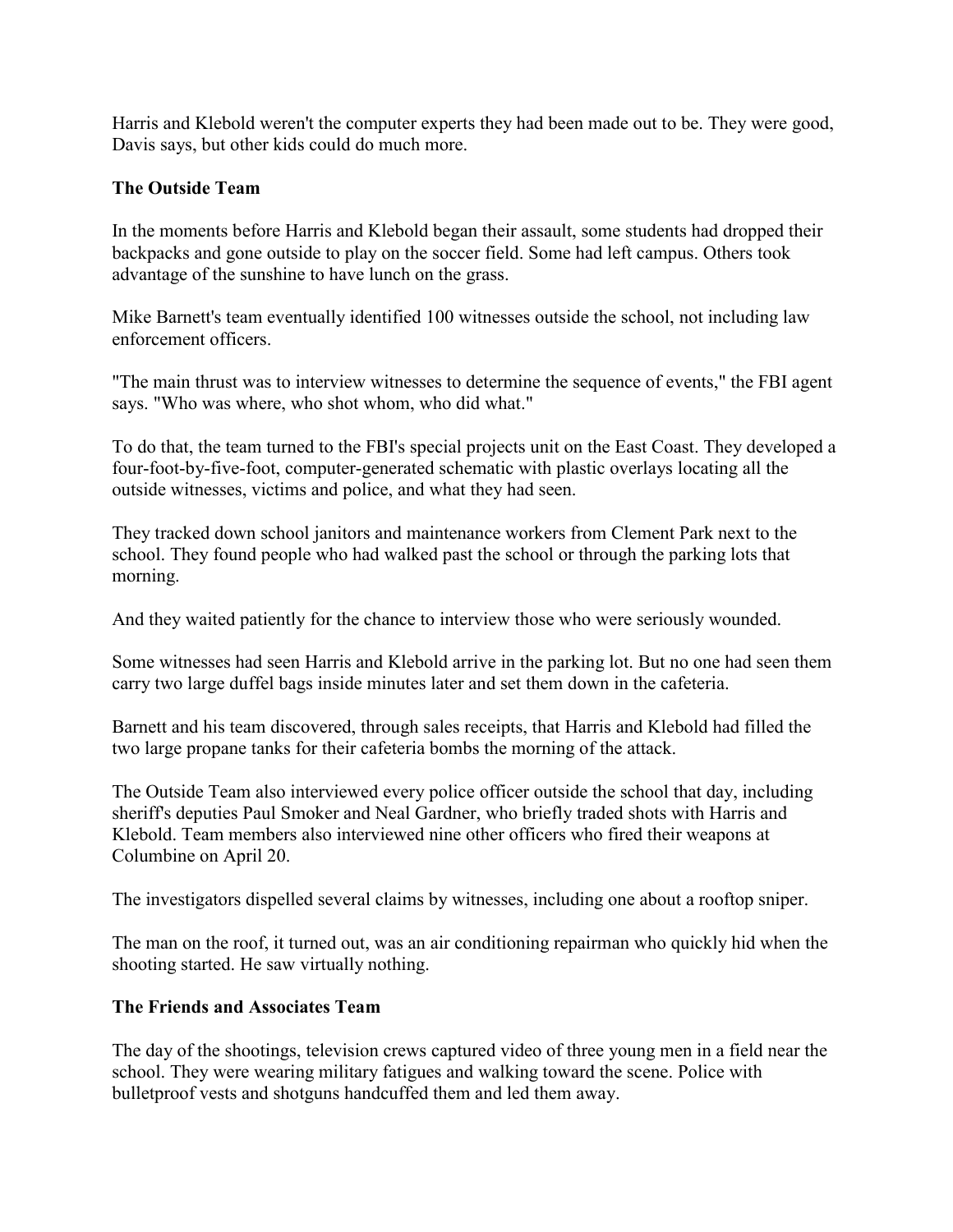"Let the media chase those guys," said sheriff's Sgt. Don Estep, who soon took charge of the Friends and Associates Team.

After 27 years as a Jeffco sheriff's deputy, much of it in the shadowy world of undercover intelligence, Estep knew almost by instinct that the young men probably weren't involved. He was right. Investigators quickly eliminated the three as potential suspects.

But ruling out other suspects, those who were friends or associates of Harris and Klebold, would be far more difficult.

The team was confronted by reports that as many as eight gunmen had been in the school. Some witnesses reported seeing someone besides Harris and Klebold firing a weapon inside.

There also were dozens of tips that Harris and Klebold had help carrying pipe bombs into the school and possibly planning the attack.

Investigators visited the homes of witnesses and potential suspects.

They kept hearing the same things about Harris and Klebold: They were smart, they were partners and they kept most of their business -- especially their plot -- to themselves.

To verify alibis, investigators asked several friends of Harris and Klebold to take polygraph tests.

"We certainly used the lie detector as a tool to clear individuals of involvement in this," says Mark Holstlaw, an FBI agent who worked closely with Estep on the team. "Some agreed, some declined, some had their own done. For those who declined, we used other investigative methods to clear them."

Speculation about additional suspects continued for weeks.

One Denver television station repeatedly showed videotape of a friend of the gunmen being put into the back of a squad car by police on April 20. The reports implied that arrests of coconspirators were imminent.

But except for Manes and Duran, no other arrests came.

### **The Threats Team**

Sgt. Rich Webb, a 24-year law enforcement veteran, missed the first hours of Columbine. April 20 was his day off, and he was in his back yard, landscaping. When sketchy reports of a shooting at Columbine interrupted music he was listening to, he called the office.

"This is bad," he was told. But a supervisor told him to stay home and rest. We'll need fresh people tomorrow.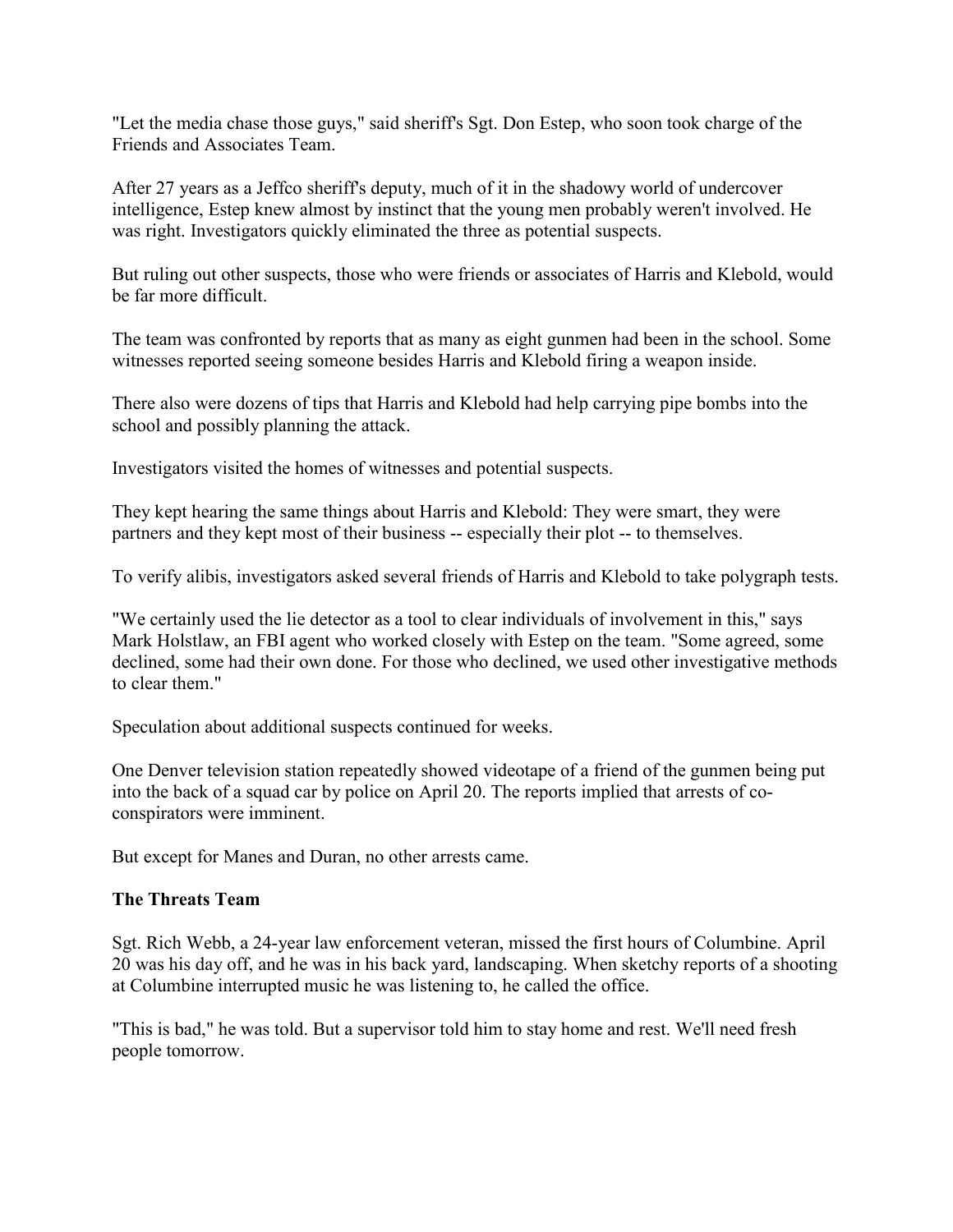Webb, a former SWAT team leader, grumbled and threw rocks around his yard the rest of the afternoon. The biggest case of his career and he was out of the loop.

But not for long.

He spent the next two days working with the coroner to identify the dead and assist with autopsies.

By the time he moved onto the Threats Team six days after the shootings, menacing messages were pouring in. From the Internet. From the phone. From other schools in the area.

At a middle school in Arvada, a student trying to be funny left what looked like a bomb in a bathroom. He had wrapped a plastic box in aluminum foil and taped nails to it.

At an Arvada high school, a woman angry about her son's treatment by athletes phoned in a threat.

In Broomfield, a boy sent a threatening e-mail to the Columbine memorial organization.

Webb's team tracked them all down.

Some threats actually were innocent statements that eventually took on a sinister tone.

One happened at Chatfield High, where many of the emotionally fragile Columbine students were finishing the school year.

"You could bring something into this school," one kid told another, emphasizing what he saw as a lack of security.

Someone overheard the remark. Then it was repeated, again and again.

By the time Webb's team heard it, two kids were plotting to bring in weapons and bombs.

The investigators sped to Chatfield. As they rushed in, they found hallways packed with frightened students.

"The panic was ready to go," Webb says. "These kids were on edge ... ready to go out that door. Somebody could have snapped their fingers loudly and those kids would have bolted."

Much of the Threats Team's work was tracking information to its original source.

"We would run from rumor to rumor to rumor," Webb says.

After two weeks of chaos, leads began to taper off. By the time the team finished, it had investigated 202 threats.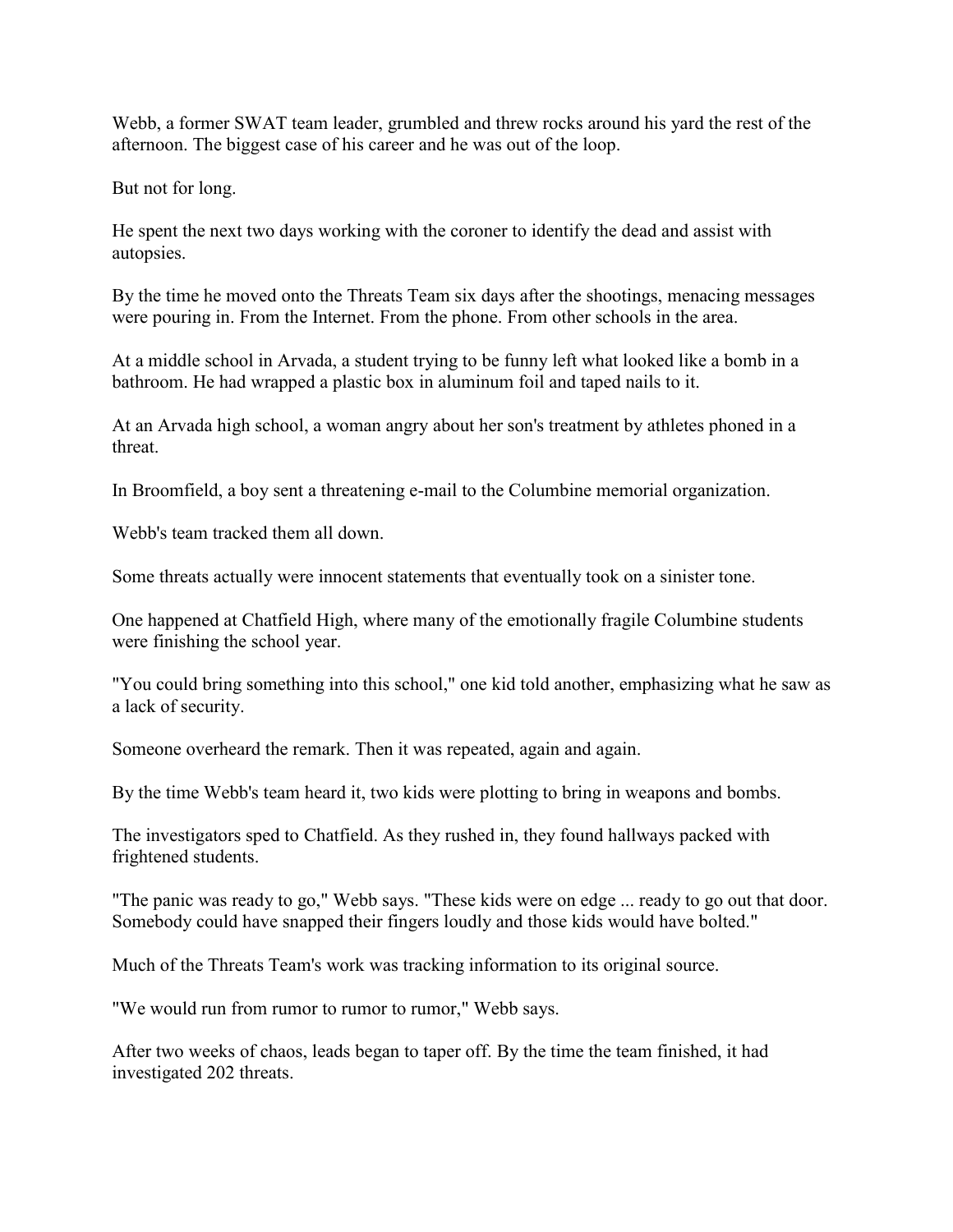The threats led to six arrests in the United States and Canada. Eleven students were suspended from school -- nine in the Denver area, including six from Columbine.

Along the way, investigators encountered scores of kids who bragged that they were in the Trench Coat Mafia. They found other kids who sympathized with Harris and Klebold and admired their anti-social lifestyle.

"It was just absolutely bizarre," Webb says. "You had to stop and ask, 'What in the world is he talking about?"'

Investigators' aggressive response to the loose talk sometimes crashed head-on into concerns over the right of free speech. Some cops found it disturbing that people could write anything in support of two teen-agers so full of hate that they planned -- as U.S. Attorney Tom Strickland put it -- "to become the biggest mass murderers in United States history."

### **On their own**

As months wore on, detectives focused not only on what happened at Columbine, but on what didn't happen.

After analyzing more than 3,500 pieces of evidence, from bullets and spent shell casings to blood and fingerprints, Colorado Bureau of Investigation technicians ruled out one fear -- that some victims might have been hit by "friendly fire" from police guns.

They also ruled out the existence of a third gunman.

Many detectives had believed from the start that Harris and Klebold had acted alone.

Confirmation came in late July with the CBI's final ballistics reports.

Every bullet or fragment matched one of the four guns used by Harris and Klebold or weapons fired by police.

Only one conclusion could be drawn: There was no third gunman.

But ballistics evidence could not answer other key questions.

Had anyone known that Harris and Klebold planned to attack the school on April 20. Had anyone helped?

No evidence supported either possibility.

"Are you ever completely sure?" asks FBI agent Dwayne Fuselier, an anti-terrorism specialist who helped run the investigation. "Maybe not. Could something surface in the future? I suppose. But I think I would say this, we're about 99.9 percent sure."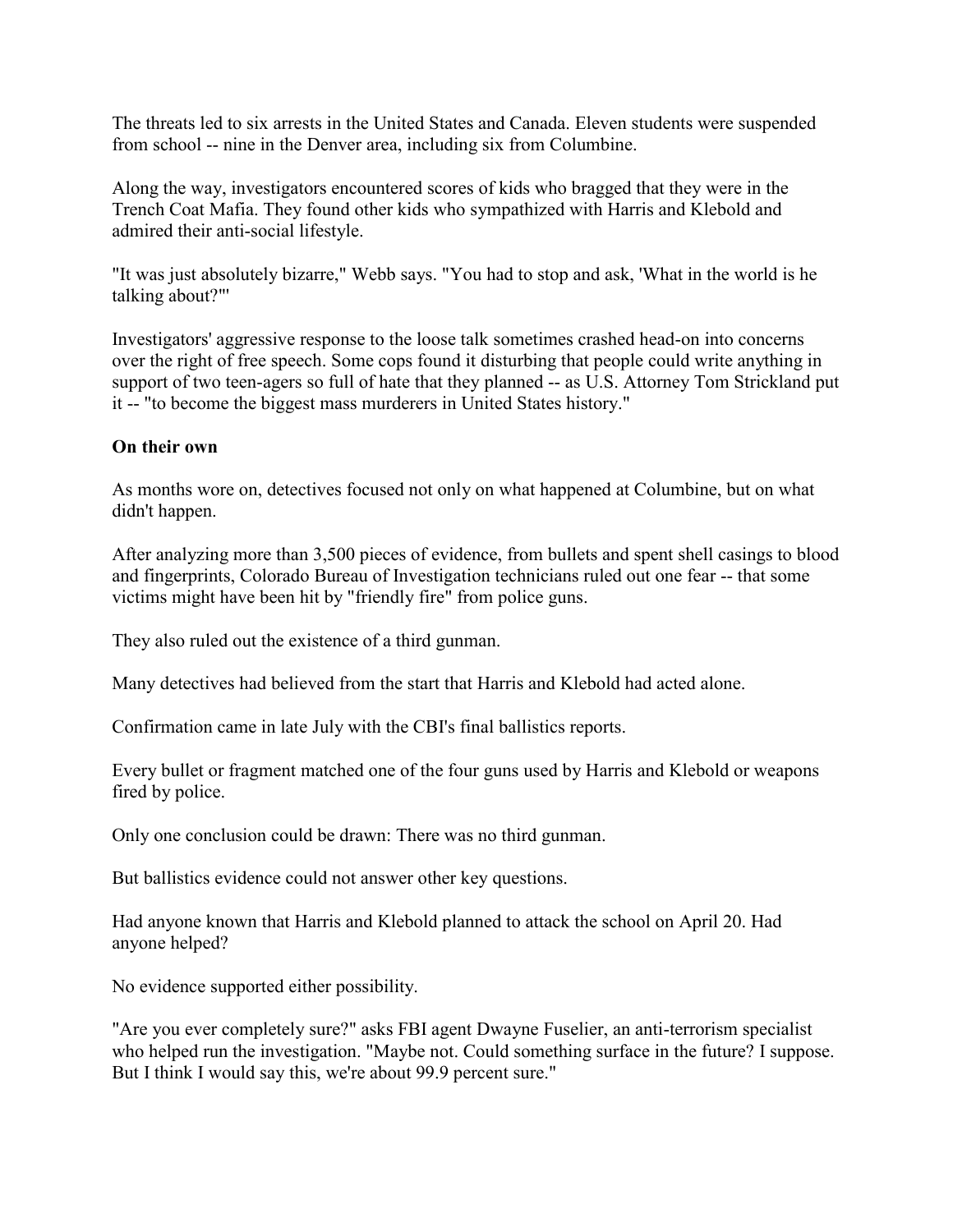### **Drawing conclusions**

Police finally got their long-awaited interview with the parents of Eric Harris in October. It came after months of quiet negotiations between the family's attorneys and District Attorney Dave Thomas.

Beforehand, investigators agreed with the Harris family and their attorneys not to say anything publicly about the discussion. They were similarly silent about their interview, 10 days after the killings, with Dylan Klebold's parents.

Now, almost eight months after their work began, here's what Columbine investigators have concluded:

 $\Box$  Only Harris, Klebold and police fired weapons inside the school.

 $\Box$  No one helped the killers carry bombs into the school.

 $\Box$  The terror was relatively short-lived -- roughly 16 minutes from the first gunshot outside the school about 11:20 a.m. to the last one in the library.

 $\Box$  Harris and Klebold probably were dead shortly after noon -- though that point is still open among investigators. What is known is that between the time they left the library around 11:36 a.m. and returned there to commit suicide, they didn't shoot anyone else.

 $\Box$  There is no evidence of a wider Columbine conspiracy.

In fact, evidence pointed the other way. The massacre was carried out by two intelligent, secretive, cunning teen-agers who managed to keep their terrible plot to themselves.

Not everyone was convinced. Sheriff John Stone still harbors doubts.

"You'll always wonder if somebody else was involved," he says.

Despite the questions that remain, the Columbine investigation succeeded in one way no one really had foreseen: The multiagency task force became a model for other communities across the country.

"Basically, they (officers) left their badges and their egos at the curb," CBI Inspector Pete Mang says. "I've never seen that in law enforcement before."

Investigators still wonder why.

"It may have been because this thing was so big that everyone had their own piece of it," Estep says. "There was plenty of work to go around."

The nature of the event and the age of the victims also may have convinced investigators that turf battles would be pointless, unprofessional and insensitive.

# **Epilogue**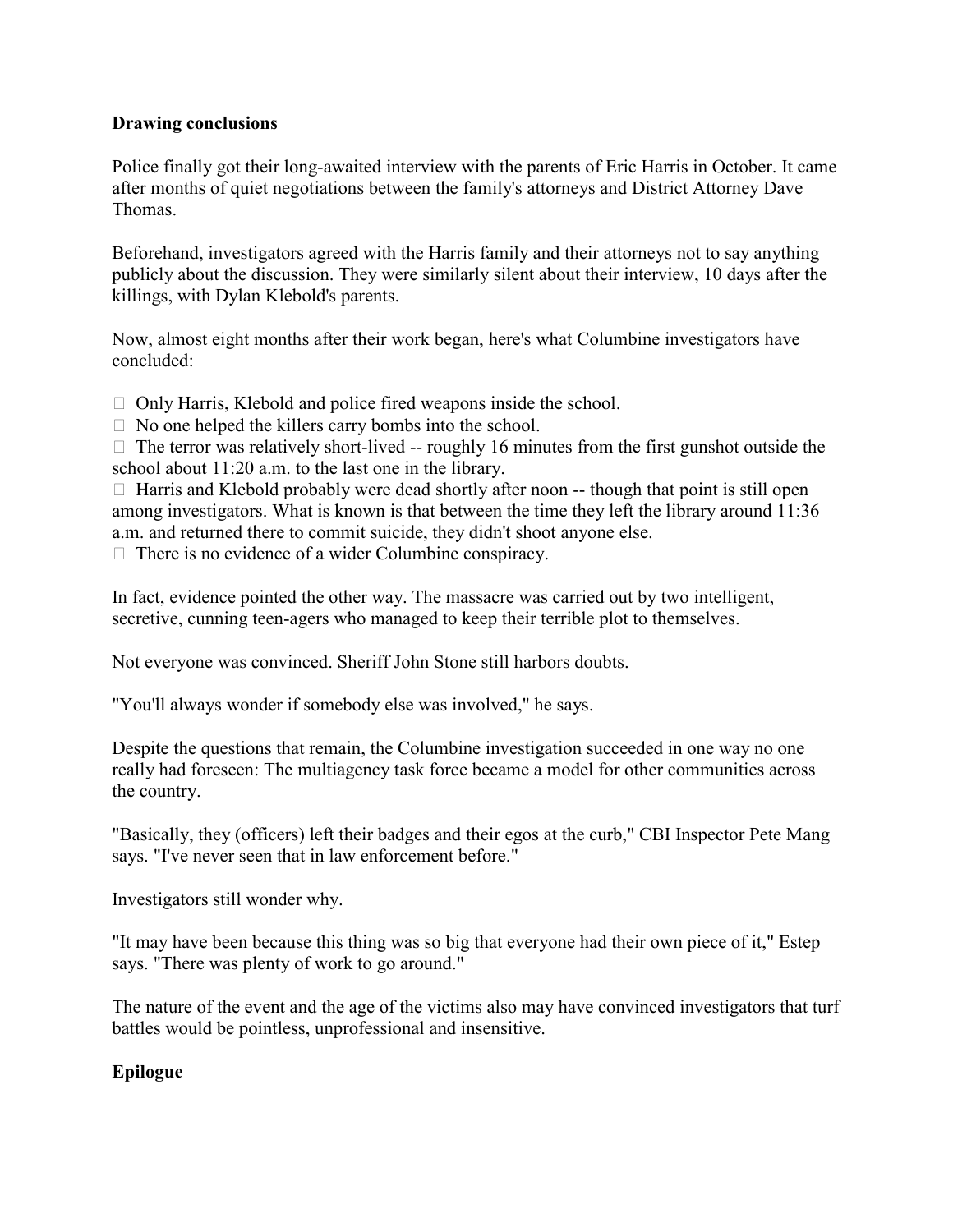In a tiny, stifling interrogation room, sheriff's Sgt. Randy West shifts uncomfortably in a gray plastic chair.

He clears his throat, crosses his legs, takes a deep breath. Now and then, tears well in the corners of his eyes, evidence of the stress of months of investigating the inexplicable tragedy at Columbine.

West, 41, is accustomed to asking questions in this room. But now, he is answering them.

This is how it was, he says, behind the closed doors of the most complex criminal investigation in Colorado history.

And this is the toll it took.

He recalls the day he realized how close two teen-agers came to accomplishing even more heinous devastation -- killing hundreds of students in the school cafeteria with two large bombs that, for some reason, failed to explode.

"I don't know why they didn't go off, and I don't care to know," West says.

A stricken look freezes on his face.

"It would have been worse than Oklahoma City. Much worse. I don't even want to think about that."

But day after day, for months, West and his fellow investigators have thought of little else.

The devastation of families, caused by two teen-age boys, the grief, the horror, the impact on investigators themselves, have all come to rest like an unrelenting weight upon their shoulders.

"We're all tough and mean," he says. "But if you don't learn how to deal with the things you saw in the library, it will eat you up.

"Right now, I just want it to be finished. Then I'll think about the impact on me."

The final report of the investigation task force will be made public in the next few weeks and forwarded to Gov. Bill Owens' Columbine Commission. That panel will review the investigation and the response to the disaster at Columbine.

But the criminal case will be left open indefinitely. There is no statute of limitations on murder.

Investigators had hoped to keep sealed some of the most gruesome and shocking evidence, including crime scene photographs and the Harris-Klebold videotapes.